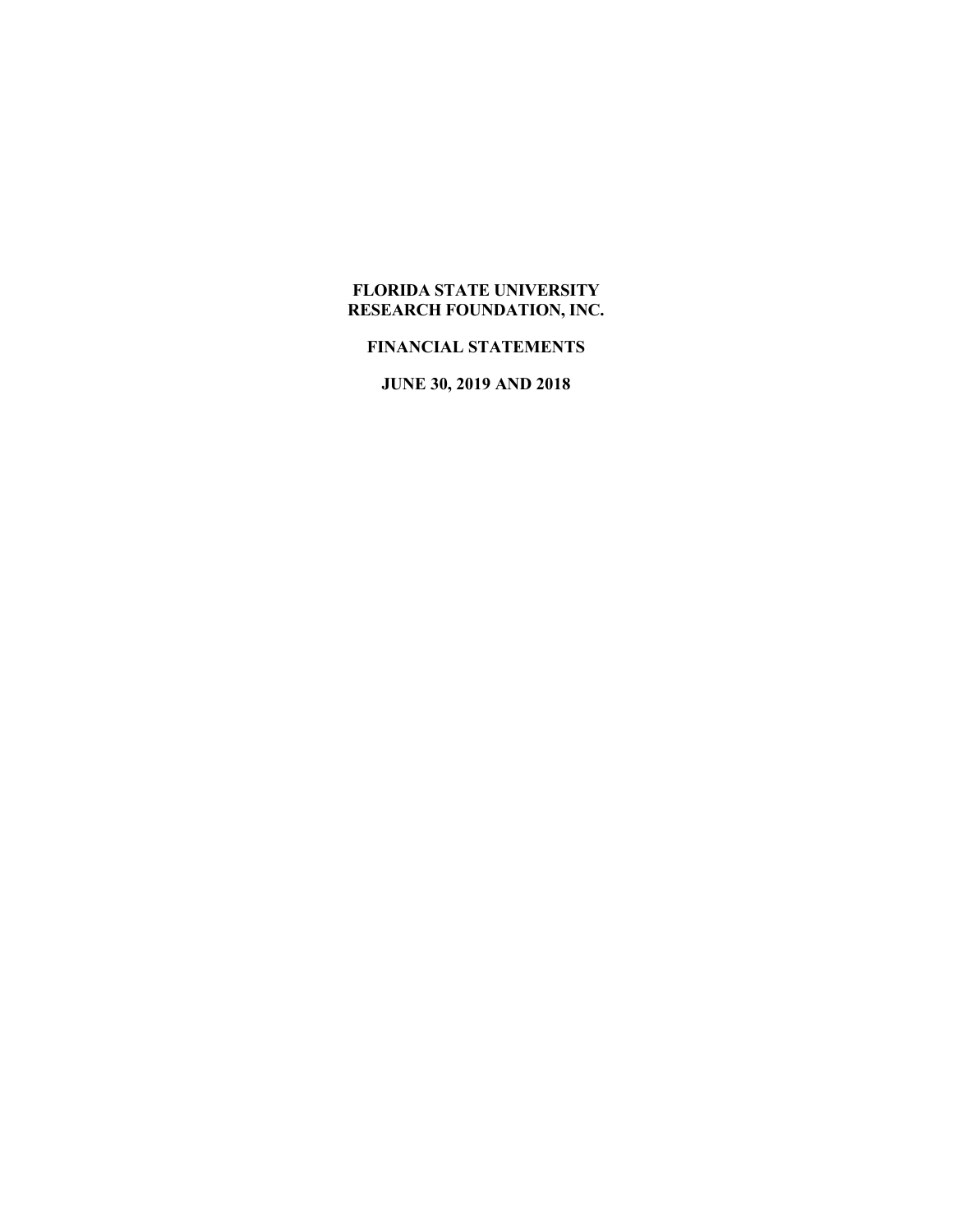# **FLORIDA STATE UNIVERSITY RESEARCH FOUNDATION, INC. TABLE OF CONTENTS JUNE 30, 2019 AND 2018**

|                                                                                                                                                                                                              | Page(s)   |
|--------------------------------------------------------------------------------------------------------------------------------------------------------------------------------------------------------------|-----------|
| <b>Independent Auditors' Report</b>                                                                                                                                                                          | $1 - 2$   |
| <b>Management's Discussion and Analysis</b>                                                                                                                                                                  | $3 - 9$   |
| <b>Financial Statements</b>                                                                                                                                                                                  |           |
| <b>Statements of Net Position</b>                                                                                                                                                                            | 10        |
| Statements of Revenues, Expenses and Changes in Net Position                                                                                                                                                 | 11        |
| <b>Statements of Cash Flows</b>                                                                                                                                                                              | $12 - 13$ |
| Notes to Financial Statements                                                                                                                                                                                | $14 - 33$ |
| Independent Auditors' Report on Internal Control Over Financial<br>Reporting and on Compliance and Other Matters Based on an Audit<br>of Financial Statements Performed in Accordance with <i>Government</i> |           |
| <b>Auditing Standards</b>                                                                                                                                                                                    | $34 - 35$ |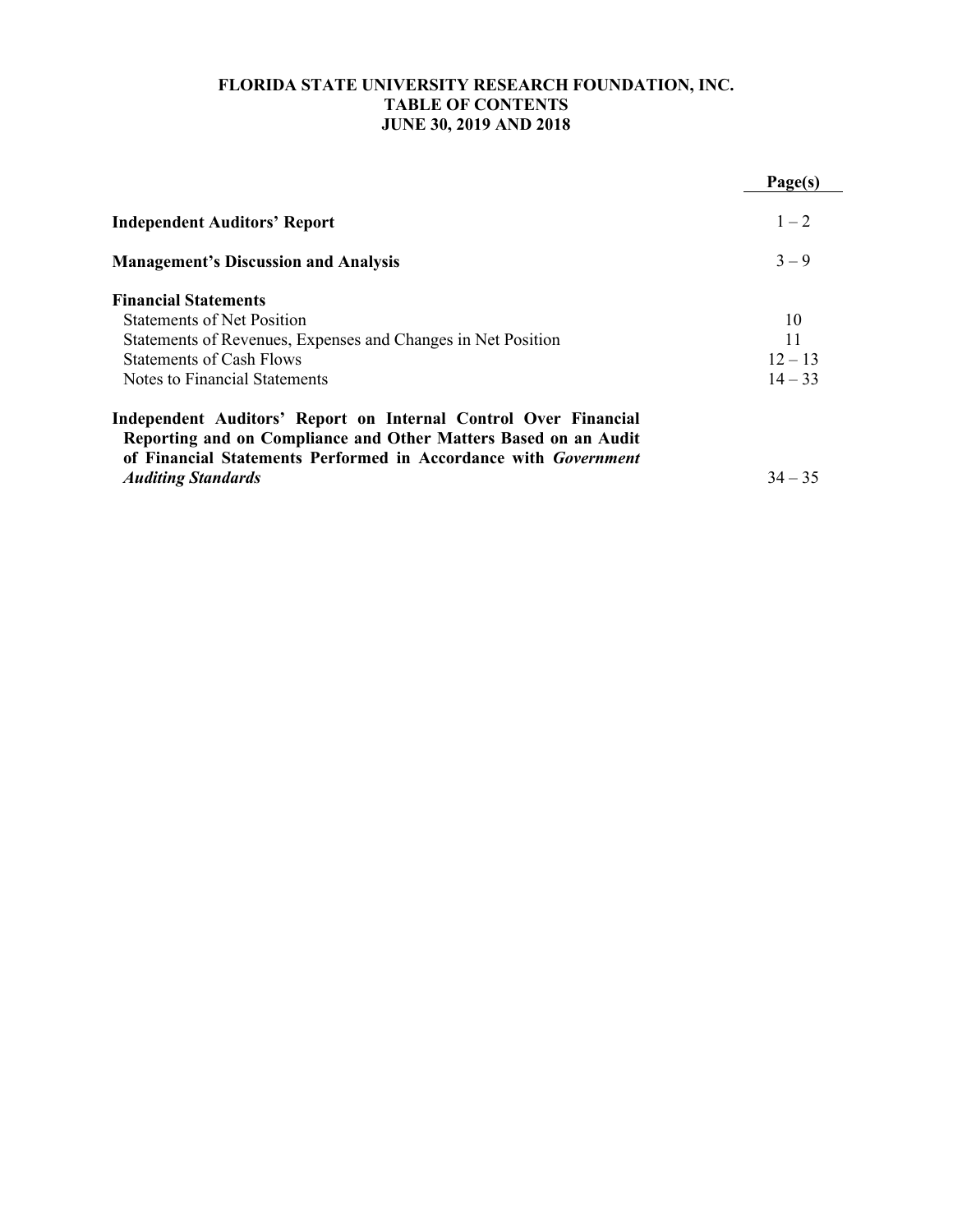

#### **INDEPENDENT AUDITORS' REPORT**

The Board of Directors Florida State University Research Foundation, Inc. Tallahassee, Florida:

#### **Report on the Financial Statements**

We have audited the accompanying financial statements of the Florida State University Research Foundation, Inc. (the Research Foundation), a direct-support organization and component unit of Florida State University, as of and for the years ended June  $\frac{1}{20}$ , 2019 and 2018, and the related notes to the financial statements, which collectively comprise the Research Foundation's basic financial statements as listed in the table of contents.

#### *Management's Responsibility for the Financial Statements*

The Research Foundation's management is responsible for the preparation and fair presentation of these financial statements in accordance with accounting principles generally accepted in the United States of America; this includes the design, implementation, and maintenance of internal control relevant to the preparation and fair presentation of financial statements that are free from material misstatement, whether due to fraud or error.

#### *Auditors' Responsibility*

Our responsibility is to express an opinion on these financial statements based on our audits. We conducted our audits in accordance with auditing standards generally accepted in the United States of America and the standards applicable to financial audits contained in *Government Auditing Standards* issued by the Comptroller General of the United States. Those standards require that we plan and perform the audits to obtain reasonable assurance about whether the financial statements are free from material misstatement.

An audit involves performing procedures to obtain audit evidence about the amounts and disclosures in the financial statements. The procedures selected depend on the auditor's judgment, including the assessment of the risks of material misstatement of the financial statements, whether due to fraud or error. In making those risk assessments, the auditor considers internal control relevant to the entity's preparation and fair presentation of the financial statements in order to design audit procedures that are appropriate in the circumstances, but not for the purpose of expressing an opinion on the effectiveness of the entity's internal control. Accordingly, we express no such opinion. An audit also includes evaluating the appropriateness of accounting policies used and the reasonableness of significant accounting estimates made by management, as well as evaluating the overall presentation of the financial statements.

We believe that the audit evidence we have obtained is sufficient and appropriate to provide a basis for our audit opinion.

 $-1 -$ 

121 Executive Circle 133 East Indiana Avenue Daytona Beach, FL 32114-1180 DeLand, FL 32724-4329 Telephone: 386-257-4100 Telephone: 386-738-3300

5931 NW 1st Place Gainesville, FL 32607-2063 Telephone: 352-378-1331

2477 Tim Gamble Place, Suite 200 Tallahassee, FL 32308-4386 Telephone: 850-386-6184

Website: www.jmco.com | Email: info@jmco.com | Member of AGN International with offices in principal cities worldwide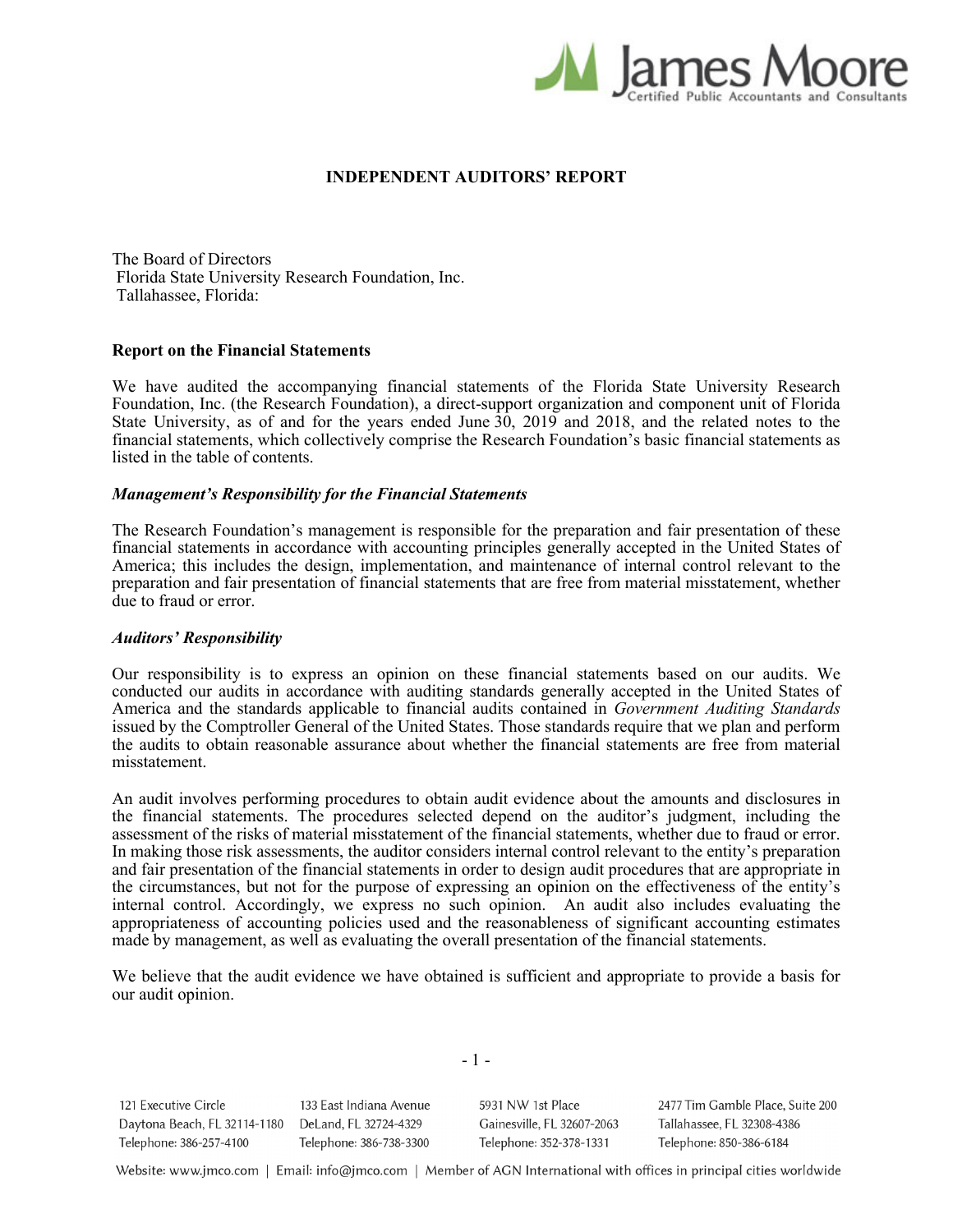#### *Opinion*

In our opinion, the financial statements referred to above present fairly, in all material respects, the financial position of the Florida State University Research Foundation, Inc. as of June 30, 2019 and 2018, and the changes in its financial position and cash flows for the years then ended in accordance with accounting principles generally accepted in the United States of America.

#### *Other Matters*

#### *Required Supplementary Information*

Accounting principles generally accepted in the United States of America require that the Management's Discussion and Analysis as noted in the table of contents be presented to supplement the basic financial statements. Such information, although not a part of the basic financial statements, is required by the Governmental Accounting Standards Board who considers it to be an essential part of financial reporting for placing the basic financial statements in an appropriate operational, economic, or historical context. We have applied certain limited procedures to the required supplementary information in accordance with auditing standards generally accepted in the United States of America, which consisted of inquiries of management about the methods of preparing the information and comparing the information for consistency with management's responses to our inquiries, the basic financial statements, and other knowledge we obtained during our audit of the basic financial statements. We do not express an opinion or provide any assurance on the information because the limited procedures do not provide us with sufficient evidence to express an opinion or provide any assurance.

## **Other Reporting Required by** *Government Auditing Standards*

In accordance with *Government Auditing Standards*, we have also issued our report dated September 19, 2019, on our consideration of the Research Foundation's internal control over financial reporting and on our tests of its compliance with certain provisions of laws, regulations, contracts, and grant agreements and other matters. The purpose of that report is to describe the scope of our testing of internal control over financial reporting and compliance and the results of that testing, and not to provide an opinion on internal control over financial reporting or on compliance. That report is an integral part of an audit performed in accordance with *Government Auditing Standards* in considering the Research Foundation's internal control over financial reporting and compliance.

James Marre : 6., P.L.

Tallahassee, Florida September 19, 2019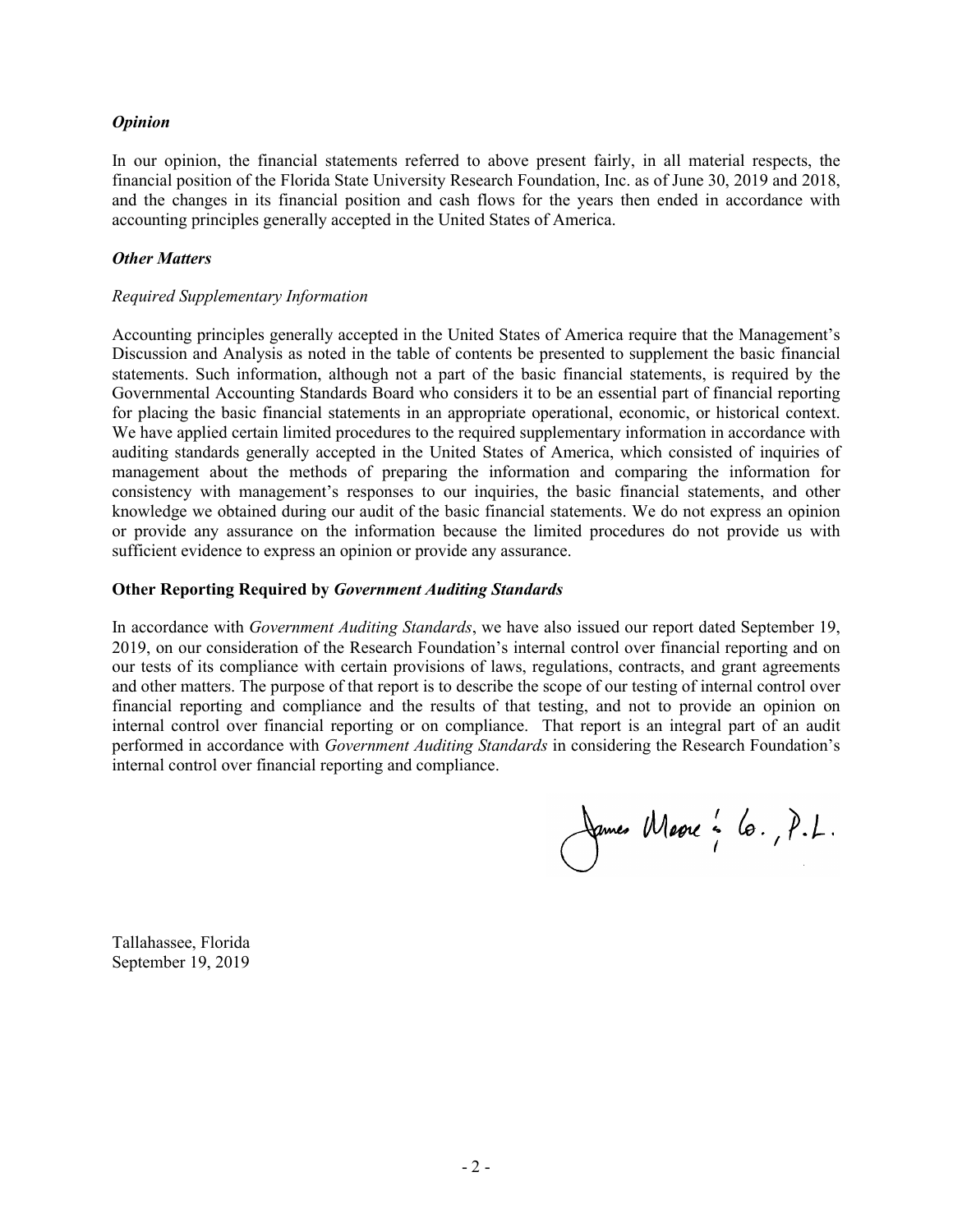Florida State University Research Foundation, Inc. (the Research Foundation) is pleased to present its financial statements for fiscal years 2019 and 2018. The intent of this discussion and analysis of financial performance is to provide readers with a comprehensive picture of the Research Foundation's financial condition and results of operations and should be read in conjunction with the audited financial statements and related footnotes as details provided there are not necessarily repeated in this analysis.

This annual report consists of a series of financial statements. The Statements of Net Position and the Statements of Revenues, Expenses, and Changes in Net Position provide information about the activities of the Research Foundation as a whole and present an overall view of the Research Foundation's finances. These statements include all assets, deferred outflows, liabilities, and deferred inflows using the accrual basis of accounting, which is similar to the accounting method used by most private-sector companies. All current year revenues and expenses are taken into account regardless of when cash was received or disbursed. The primary purpose of the Statements of Cash Flows is to provide information about the cash receipts and disbursements of an entity during a period. This statement aids in the assessment of an organization's ability to generate future net cash flows and meet obligations as they come due. The accompanying footnotes to the financial statements provide further information related to amounts presented on the financial statements. The following discussion is meant to focus on key changes that occurred during the current financial period.

# **FINANCIAL HIGHLIGHTS**

The net position of the Research Foundation increased from \$140.0 million to \$146.5 million at June 30, 2019. The net increase is a result of the earnings from investments and operations. Net position indicates the overall financial strength of the Research Foundation and is equal to assets plus deferred outflows, less liabilities and deferred inflows. The net position will provide the resources necessary to continue funding research programs and research facilities, as well as to meet other obligations in the coming years.

Revenues at the Research Foundation consist of licensing and royalty revenues, privately-funded contracts and grants, building rentals, and investment earnings.

- **○ Royalty revenues and licensing fees** increased from the previous year. Royalties and license fees were approximately \$1,061,000 in fiscal year 2019 as compared to \$544,000 in fiscal year 2018. The increase is primarily related to large nonrecurring royalties that were received this year related to two specific license agreements.
- **○ Contract and grant revenues** increased from the prior year. Contract and grant revenues were \$11.1 million in 2019 as compared to \$9.9 million in 2018. This increase in contract and grant revenue is attributed to the increase of contract and grant research activity during fiscal year 2019. The Research Foundation expects contract and grant revenue to increase in future years as unearned revenue has increased from fiscal year end 2018 to 2019 by \$3.4 million.
- **○ Building rental revenues** were \$2.7 million and \$3.4 million in fiscal year 2019 and 2018, respectively, a decrease of approximately \$633,000. The decrease is primarily attributable to the extended vacancy caused after a large tenant purchased their own building and moved out. The space was vacant for several months while renovations occurred to accommodate the new tenants. At June 30, 2019, the space was fully rented.
- o **Investment revenues** consisted of a gain of \$5.7 million during fiscal year 2019 compared to \$10.2 million during fiscal year 2018. During the fiscal year 2019, the Research Foundation realized an investment return of approximately 5.3% as compared to 10.2% the previous fiscal year. In the overall market, returns were substantially lower this fiscal year as compared to the prior year.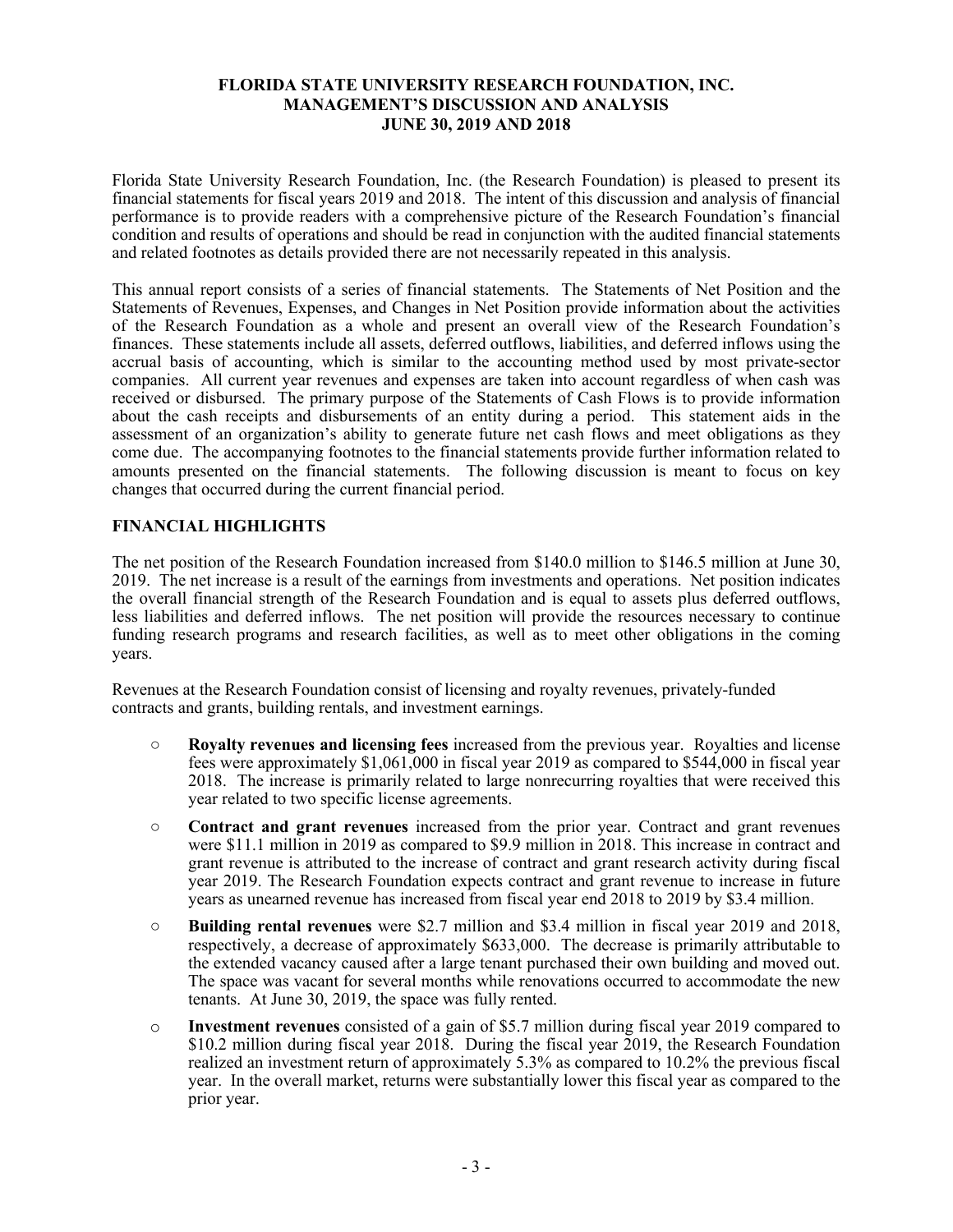#### **RESEARCH FOUNDATION FUNDED PROGRAMS HIGHLIGHTS**

Past royalty revenue and investment earnings provide resources for various internal research programs developed at the University. Spending for these programs is listed as "Research Foundation funded programs" on the Statements of Revenues, Expenses, and Changes in Net Position. These programs include:

- **○** *Eppes Professorships* assist the University in recruiting national scholars by providing a \$40,000 annual grant to selected scholars employed by the University in various disciplines. Past recipients include Pulitzer Prize winners in literature and music composition, a four-time Emmy Award winner, and a former chair of the National Endowment for the Arts. Eppes Professors bring new opportunities to students and campus. The grants are funded from investment earnings with up to \$800,000 committed to this program annually. During fiscal years 2019 and 2018 there were 8 full Eppes professors, 1 partial Eppes professor and 2 Edgar professors for a total commitment of \$368,000 to the program.
- **○** *Grants for Application Proof of Concept (GAP) Funding Program*  support enhancements of inventions or other original works that have been disclosed to the University. It funds projects that University researchers and other interested parties agree will quickly improve the odds that current research results will lead to public availability of a new product or service. The Research Foundation has funded \$250,000 per year for the past fifteen years.

## **OVERVIEW OF THE FINANCIAL STATEMENTS**

#### **Statements of Net Position**

The Statements of Net Position present the assets, liabilities, and net position of the Research Foundation as of the end of the fiscal years. From the data presented, readers are able to determine the net position available to continue the operations of the organization. In 2019, there was an increase in total assets of \$10.2 million.

The current assets increased by \$2.6 million. Cash and cash equivalents were higher at year end as the cash was transferred from current investments to be available to pay upcoming payroll expenses. Grants and the current portion of notes receivable as explained further below increased by approximately \$2 million.

Non-current investments increased by \$500,000 during fiscal year 2019 due to the Research Foundation acquiring an additional 17.5% equity holding in a Florida Limited Liability Company that is in the business of producing materials resulting from intellectual property of Florida State University. The Research Foundation now has a 35% equity holding in the company.

The non-current portion of notes receivable increased by approximately \$5.9 million. The increase (current and non-current) is due to the Research Foundation providing a loan to the University Athletics Association. Land increased by approximately \$1.3M by the purchase of land in the amount of \$333,000 for the future use as a biomedical facility, the addition of \$92,000 due to the razing of the Chieftan Complex and reclassification of the undepreciated purchase price of the Chieftan complex buildings in the amount of \$834,000.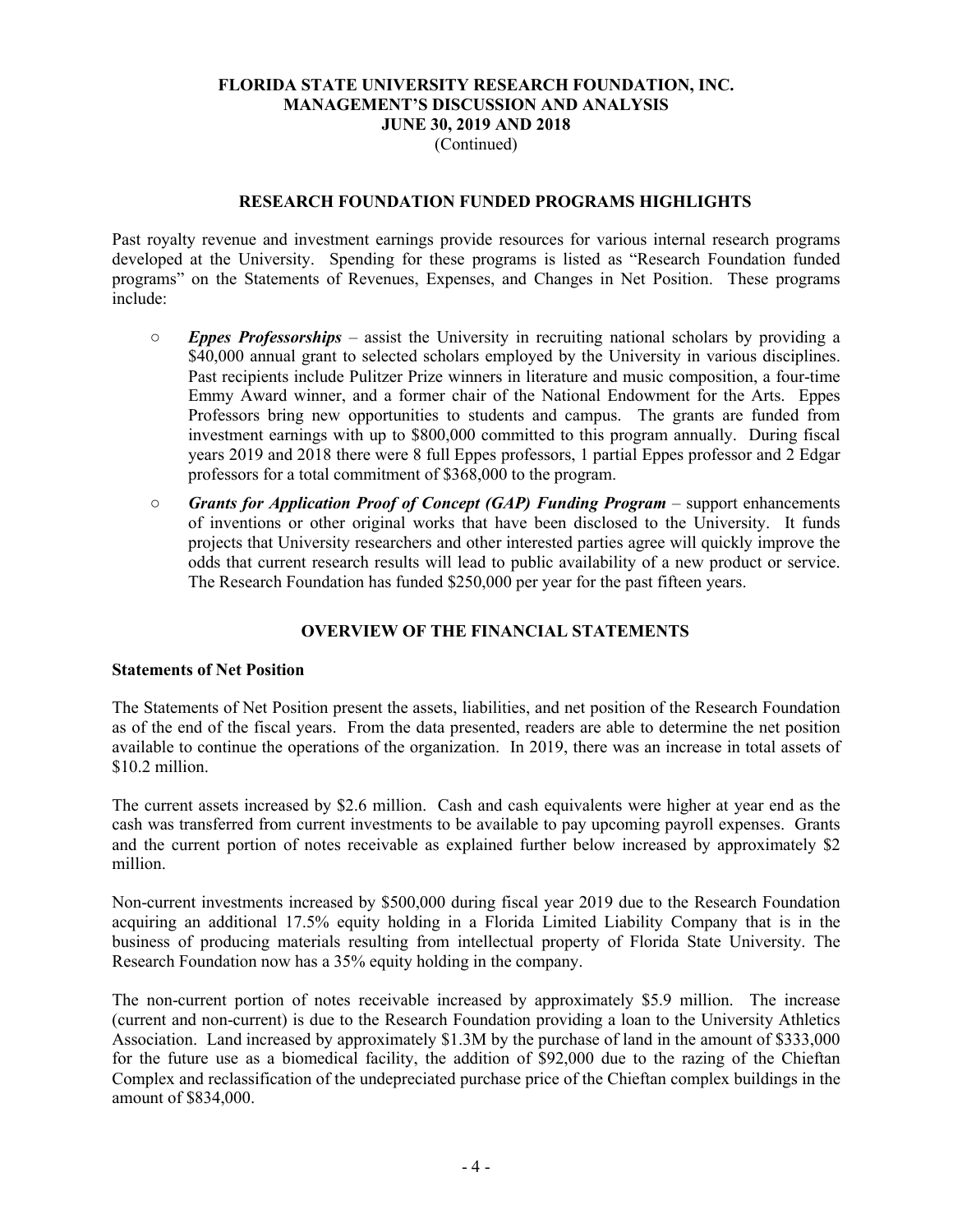Property under capital leases (net) decreased by \$230,000. This was the result of capital additions related to the Building B, third floor renovations, costing \$665,900 and the annual amortization of \$895,100 of the various properties under the capital lease agreements. These assets represent the current amortized cost of various Research Foundation leasehold agreements in Innovation Park.

\$0 \$20,000 \$40,000 \$60,000 \$80,000 \$100,000 \$120,000 \$140,000 \$160,000  **Other Assets Capital Assets Non-Current Investments Current Investments**  $\cos$ **Asset Components (in thousands)**  $2017$  2018 2019

The following chart illustrates the asset components as June 30, 2019, 2018 and 2017:

The royalty allocations payable consists primarily of past royalties not yet spent by departments held on deposit at the Research Foundation plus the current year department allocations. For 2019, this payable increased by \$503,000 due to an increase in 2019 royalties earned and the continued departmental spending being less than additions to the departmental funds held by the Research Foundation.

Unearned revenue consists of the unexpended portions of contract and grant revenue receipts that are being administered by the Research Foundation. Revenue per the Statements of Revenues, Expenses, and Changes in Net Position is recognized only to the extent expenses are incurred in executing the applicable contracts and grants. Unearned revenue increased by \$3.4 million in 2019 due to the increase in contract and grant funding received by the Research Foundation but not yet spent during fiscal year 2019.

In 2019, total liabilities increased by \$3.6 million. The increase is primarily attributable to the increase in royalty allocations payable of \$503,000 plus the increase in unearned revenues of \$3.4 million, both as noted above. In addition, the University fund payable increased by \$209,000 partially due to accrued salary expenses due to the University and Other payables increased by \$118,000 primarily due to construction retainage payable due to building renovations in progress at fiscal year-end. The above increases were partially offset by the decrease of \$575,000 of obligations under capital leases, including unamortized bond issuance costs and premium, which is equal to the annual principle payment to the State Board of Administration and the amortization of the bond premium.

The following chart illustrates the liability components at June 30, 2019, 2018 and 2017: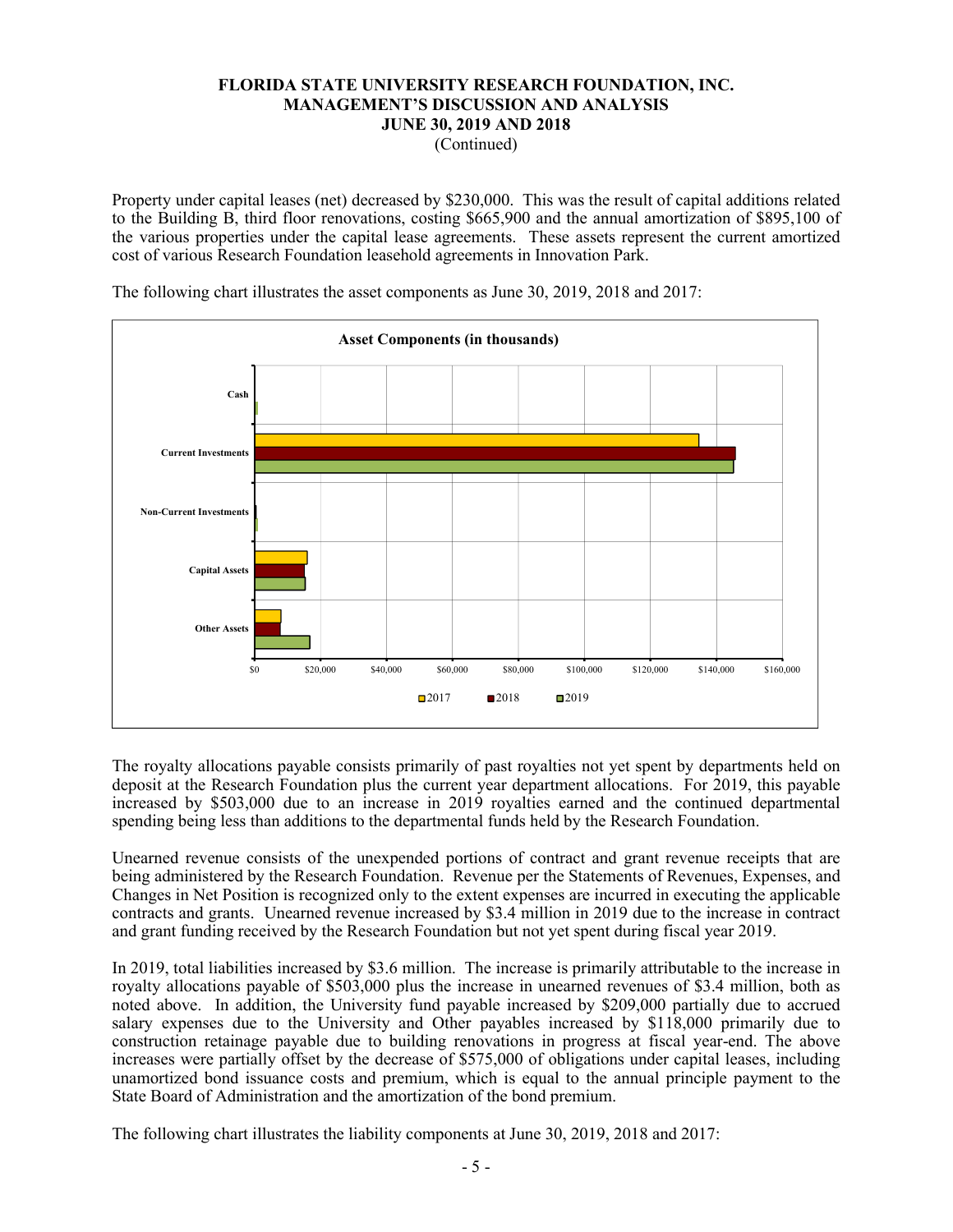

Computing and presenting the net position (the difference between assets and liabilities) is one way to illustrate the financial health or financial position of the Research Foundation. Over time, increases or decreases in net position are an indicator of whether the overall financial health is improving or deteriorating. The following table summarizes assets, liabilities, and net position as of June 30:

| <b>Net Position (in millions)</b> |    |       |    | <b>Years Ended June 30,</b> |             |
|-----------------------------------|----|-------|----|-----------------------------|-------------|
|                                   |    | 2019  |    | 2018                        | 2017        |
| Current and Other Assets          | S  | 163.8 | \$ | 154.0                       | \$<br>143.0 |
| Capital Assets and Land           |    | 15.5  |    | 15.0                        | 16.0        |
| <b>Total Assets</b>               | -8 | 179.3 | S  | 169.0                       | \$<br>159.0 |
|                                   |    |       |    |                             |             |
| Debt Outstanding - Capital Assets | \$ | 9.3   | \$ | 9.9                         | \$<br>10.5  |
| Other Liabilities                 |    | 23.5  |    | 19.2                        | 20.0        |
| <b>Total Liabilities</b>          |    | 32.8  | ¢  | 29.1                        | 30.5        |
| Net Investment in Capital Assets  | \$ | 6.0   | \$ | 4.9                         | \$<br>5.2   |
| Unrestricted                      |    | 140.5 |    | 135.0                       | 123.3       |
| <b>Net Position</b>               |    | 146.5 | \$ | 139.9                       | \$<br>128.5 |
|                                   |    |       |    |                             |             |

The Research Foundation's overall financial condition as of June 30, 2019 and 2018 remains healthy with total assets exceeding total liabilities by \$146.5 million and \$139.9 million, respectively.

## **Capital Assets and Debt Administration**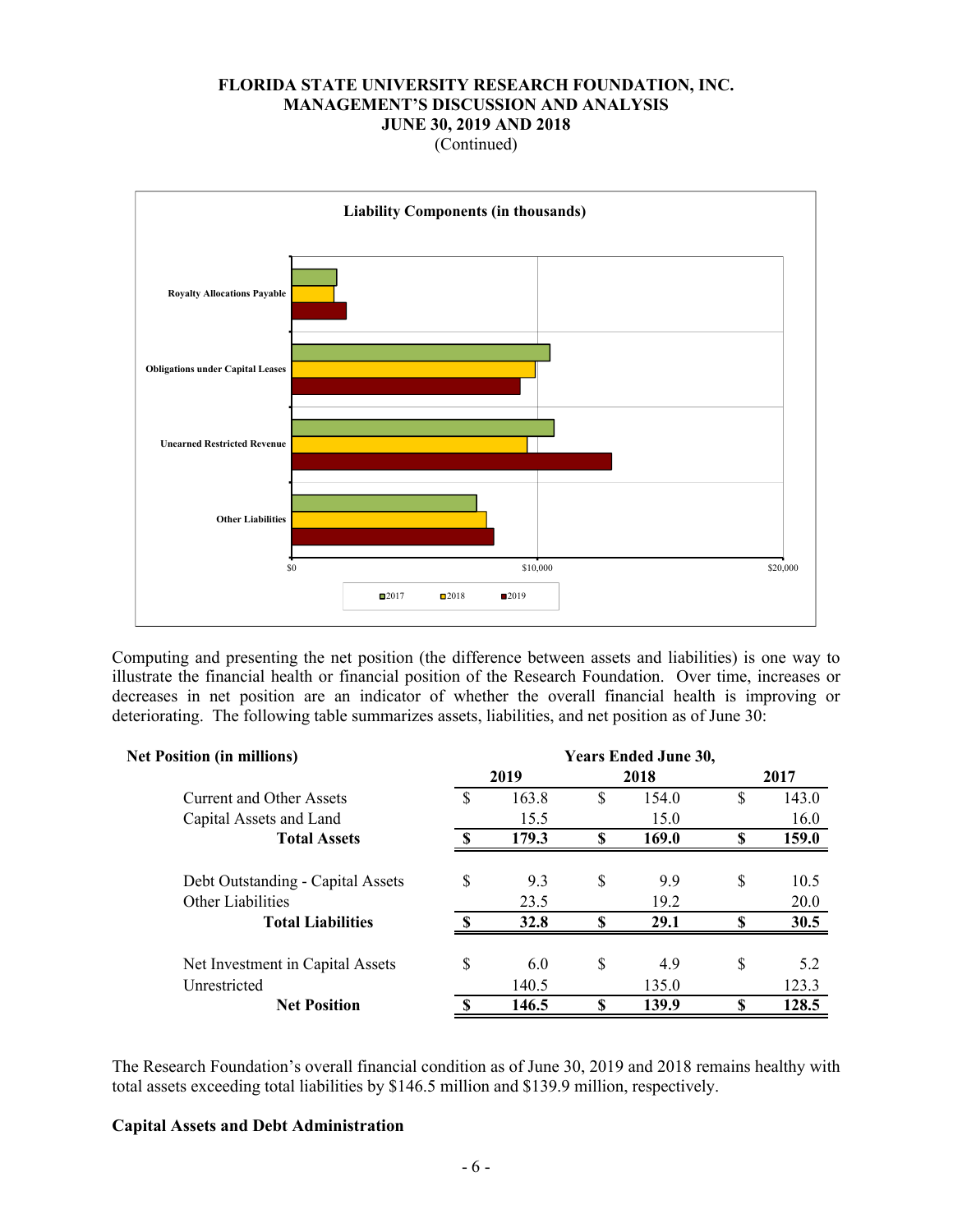(Continued)

**Capital Assets:** At June 30, 2019, the Research Foundation had \$29.2 million in capital assets, less accumulated depreciation of \$13.7 million, for net capital assets of \$15.5 million. Amortization and depreciation expenses totaled \$988,840 and \$1,012,034 for the fiscal years ended June 30, 2019 and 2018, respectively.

The following table summarizes the Research Foundation's capital assets, net of accumulated amortization and depreciation, as of June 30:

|                                    | 2019         | 2018         |
|------------------------------------|--------------|--------------|
| Land                               | 2,585,318    | 1,326,654    |
| Property under capital leases, net | 12,674,238   | 12,903,407   |
| Building and improvements, net     |              | 836,549      |
| Construction in progress           | 175,450      |              |
| Equipment                          | 69,073       |              |
| Total capital assets, net          | \$15,504,079 | \$15,066,610 |

Additional information about the Research Foundation's capital assets is presented in the notes to the financial statements.

**Debt Administration:** As of June 30, 2019, the Research Foundation had \$9,295,000 in outstanding capital related debt representing a decrease of \$616,000 from the prior fiscal year balance of \$9,911,000. Additional information about the Research Foundation's long-term debt is presented in the notes to the financial statements.

## **Statements of Revenues, Expenses, and Changes in Net Position**

Revenues from licenses and copyrights, contracts and grants, administrative income, rental of research facilities, and investments provide the primary resources used to fund Research Foundation activities. The Research Foundation received \$22.5 million in total revenues during fiscal year 2019 compared to \$25.8 million in fiscal year 2018. The decrease in revenues is primarily attributable to investment earnings being approximately \$4.5 million less than the previous year due to lower overall market returns. The largest source of income in fiscal year 2019 resulted from the \$11.1 million in contract and grant earnings. The Research Foundation also recognized \$2.7 million in rental income and \$5.7 million from investment earnings during fiscal year 2019. During fiscal year 2018, the largest source of income resulted from investment earnings in the amount of \$10.2 million.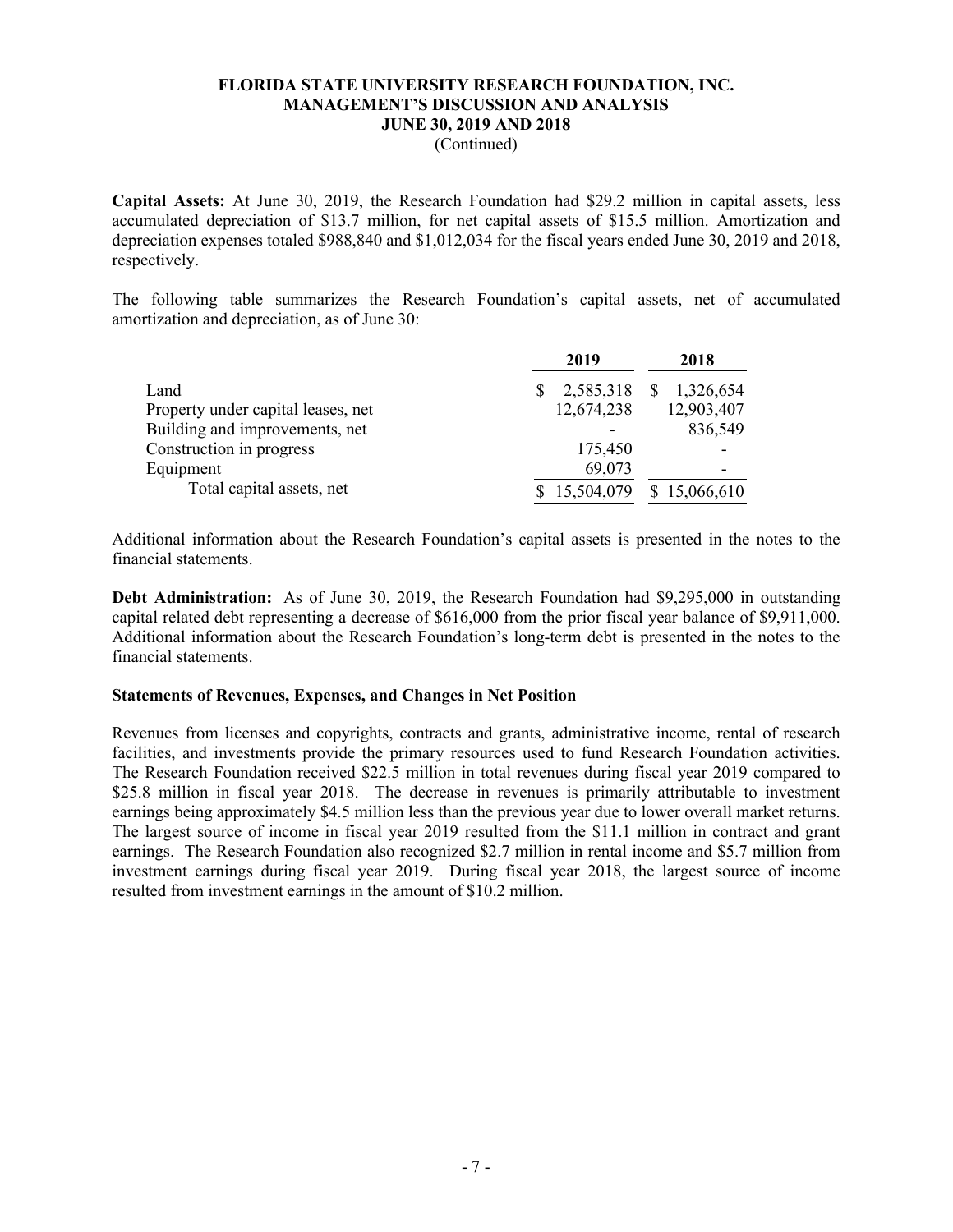(Continued)

The following charts depict the sources of operating revenues for the periods ending June 30, 2019, 2018 and 2017.



Other operating expenses were \$1.2 million in fiscal year 2019 as compared to \$1.8 million in fiscal year 2018. A decrease of approximately \$548,000 in contributions to Florida State University (see below) during the year was the primary reason for the decrease.

Contributions to Florida State University decreased by \$548,000 from the prior year. The University partially reimburses the Research Foundation for overall patent expenses incurred. Due to increased patent activity, patent expenses and subsequent reimbursements by the University to the research Foundation were considerably higher than in previous years. The \$827,447 reimbursement from the University was greater than the \$700,146 in contributions made by the Research Foundation.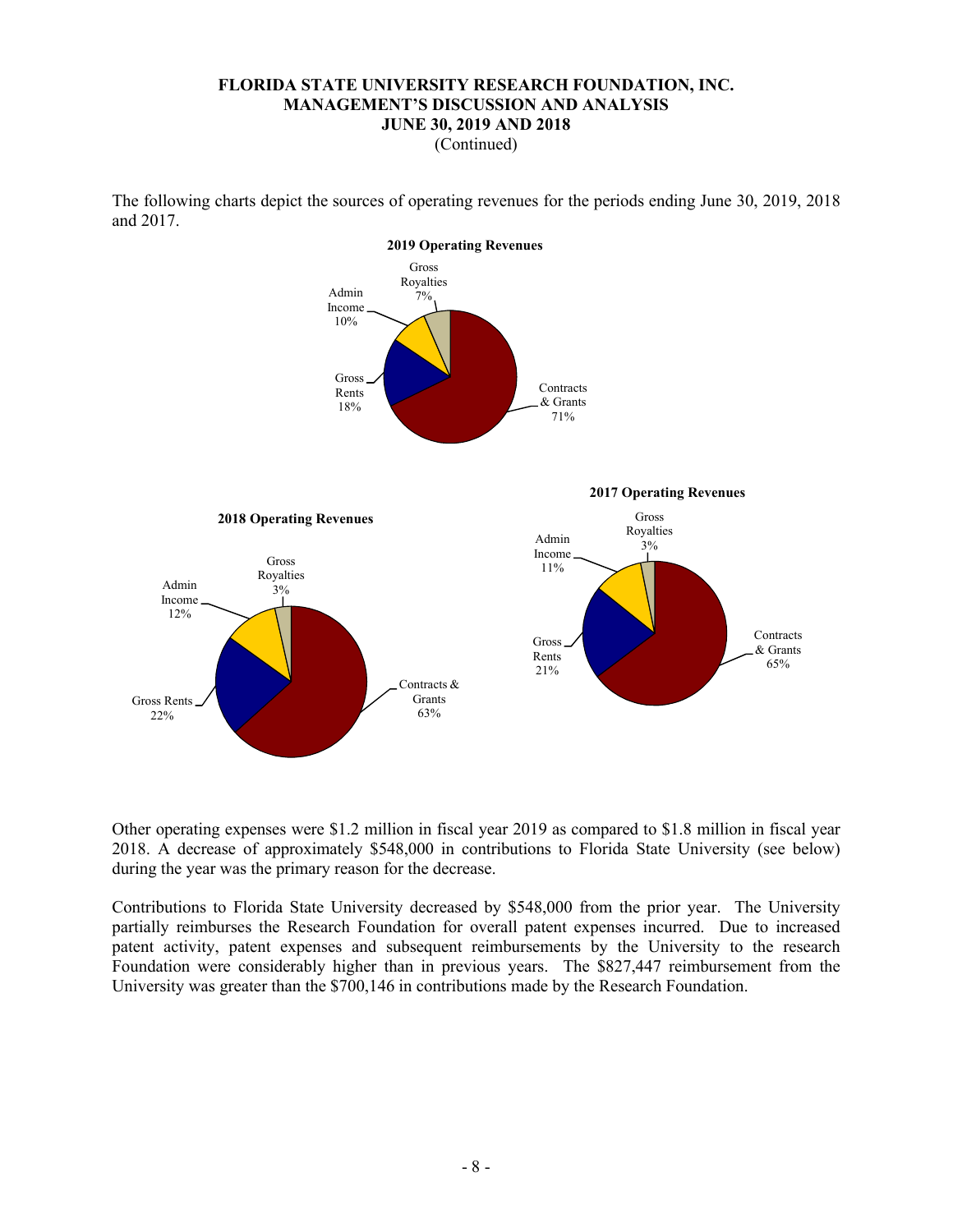(Continued)

The following list describes the types of receipts and disbursements made as Contributions (from) to the University in 2019, 2018, and 2017:

|                                                                                          |      | <b>Years Ended June 30,</b> |      |            |    |            |  |
|------------------------------------------------------------------------------------------|------|-----------------------------|------|------------|----|------------|--|
|                                                                                          | 2019 |                             | 2018 |            |    | 2017       |  |
| Contributions toward Office of                                                           |      |                             |      |            |    |            |  |
| Commercialization                                                                        | \$   | 50,028                      | \$   | 46,370     | S  | 53,862     |  |
| Residuals available for research<br>spending                                             |      | 240,984                     |      | 367,448    |    | 261,920    |  |
| Contracted services, recruiting, and<br>other                                            |      | 159,134                     |      | 177,381    |    | 143,001    |  |
| Indirect Cost Distributed to<br>Departments                                              |      | 250,000                     |      | 250,000    |    | 250,000    |  |
| Projects established at the Research<br>Foundation, for the benefit of the               |      |                             |      |            |    |            |  |
| University<br>Transfer from the Office of Research to<br>fund University projects at the |      |                             |      |            |    |            |  |
| <b>Research Foundation</b>                                                               |      |                             |      |            |    |            |  |
| Contributions from the University                                                        |      | (827, 447)                  |      | (420, 274) |    | (480, 954) |  |
|                                                                                          |      | (127, 301)                  | \$   | 420,925    | \$ | 227,829    |  |

**Non-operating revenues** were \$4.2 million less in 2019 compared to 2018. This decrease was primarily due to decreased investment earnings due to less favorable market conditions. The Research Foundation had investment revenues of \$5.7 million in 2019 compared to \$10.2 million in 2018.

#### **Component Unit**

The Research Foundation is considered a component unit of Florida State University, and as such, submits required financial information to be included in their government-wide and fund financial statements. Florida State University financial statements can be viewed at the following website: http://controller.vpfa.fsu.edu/Annual-Financial-Reports.

#### **Request for Information**

Questions concerning the financial information included in this report of requests for additional information should be addressed to Florida State University Research Foundation, Inc., 2000 Levy Ave Building A., Suite 351, Tallahassee, FL 32310.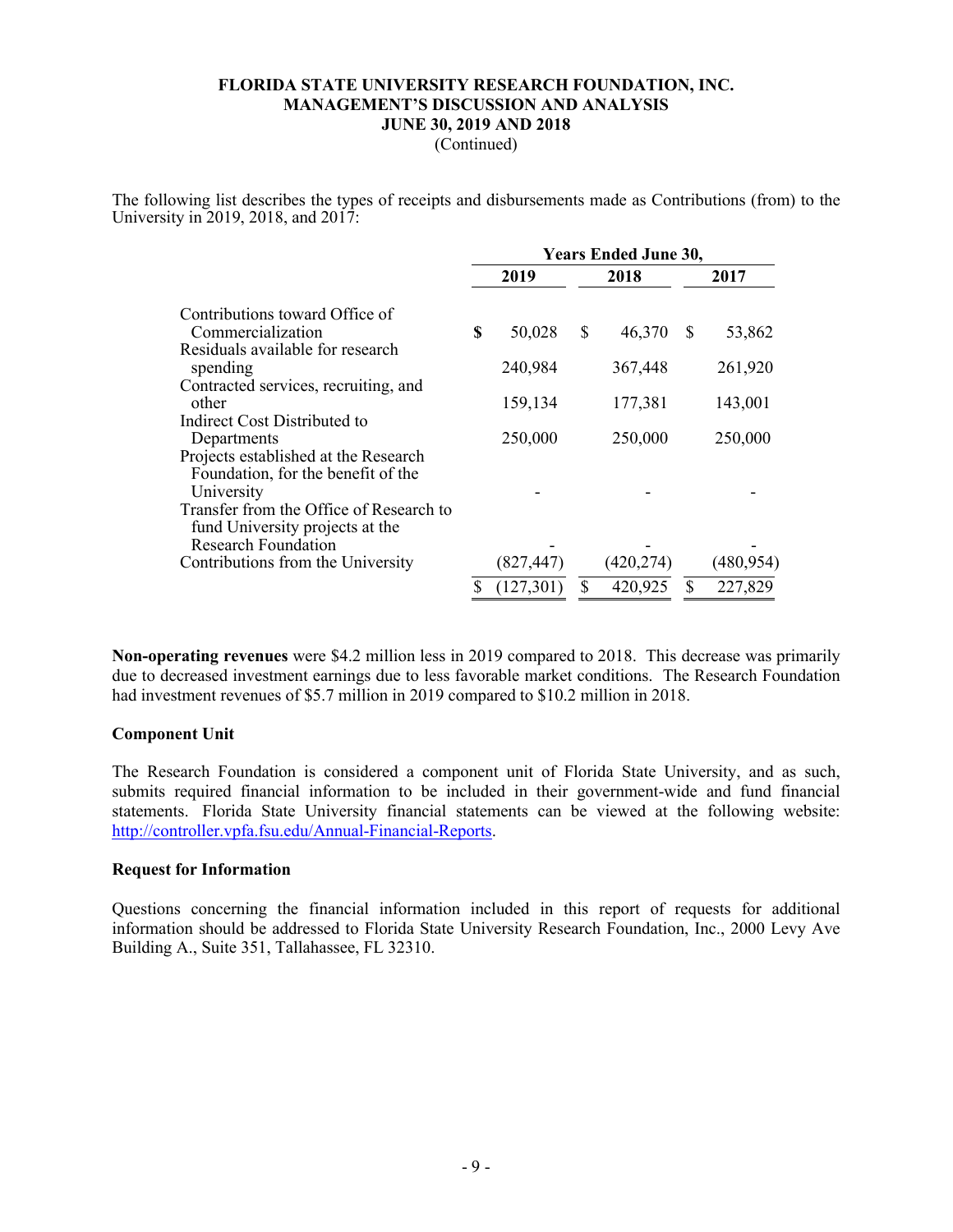#### **FLORIDA STATE UNIVERSITY RESEARCH FOUNDATION, INC. STATEMENTS OF NET POSITION JUNE 30, 2019 AND 2018**

|                                                     | 2019            | 2018                      |
|-----------------------------------------------------|-----------------|---------------------------|
| ASSETS                                              |                 |                           |
| <b>Current assets</b>                               |                 |                           |
| Cash and cash equivalents                           | \$<br>1,069,829 | \$<br>86,964              |
| Current investments                                 | 145, 133, 228   | 145,696,255               |
| License fees and royalties receivable, net          | 207,486         | 150,880                   |
| Grants receivable, net                              | 1,777,805       | 1,120,493                 |
| Note receivable, current portion                    | 1,453,285       | 10,500                    |
| Accounts receivable, other, net                     | 323,753         | 347,649                   |
| Prepaid expenses                                    | 114,804         | 113,432                   |
| Total current assets                                | 150,080,190     | 147,526,173               |
|                                                     |                 |                           |
| <b>Noncurrent assets</b>                            |                 |                           |
| Non-current investments                             | 990,363         | 495,181                   |
| Note receivable, long term portion                  | 6,583,486       | 607,000                   |
| Deposit held with Florida State University          | 4,215,368       | 3,425,565                 |
| Land and land improvements                          | 2,585,317       | 1,326,654                 |
| Property under capital lease, net                   | 12,674,237      | 12,903,408                |
| Construction in progress                            | 175,451         |                           |
| Equipment, net                                      | 69,072          |                           |
| Buildings, net                                      |                 | 836,549                   |
| Lease payments in advance, net                      | 1,897,472       | 1,984,431                 |
| Total noncurrent assets                             | 29,190,766      | 21,578,788                |
| <b>Total assets</b>                                 | 179,270,956     | 169, 104, 961             |
| <b>LIABILITIES</b>                                  |                 |                           |
| <b>Current liabilities</b>                          |                 |                           |
| Inventors' royalty allocations payable              | 311,576         | 269,515                   |
| Departmental royalty allocations payable            | 1,907,105       | 1,446,212                 |
| Other liabilities                                   | 332,474         | 214,899                   |
| Unearned restricted revenue                         | 13,017,691      | 9,583,062                 |
| Florida State University fund payable               | 7,698,634       | 7,489,835                 |
| Obligations under capital leases, current portion   | 575,000         | 550,000                   |
| Total current liabilities                           | 23,842,480      | 19,553,523                |
| <b>Noncurrent liabilities</b>                       |                 |                           |
| Obligations under capital leases, long-term portion | 7,930,000       | 8,505,000                 |
| Bond premium, net                                   | 789,825         | 855,643                   |
| Annuity obligations                                 | 192,685         | 223,100                   |
| Total noncurrent liabilities                        | 8,912,510       | 9,583,743                 |
|                                                     |                 |                           |
| <b>Total liabilities</b>                            | 32,754,990      | 29,137,266                |
| <b>NET POSITION</b>                                 |                 |                           |
| Net position                                        |                 |                           |
| Net investment in capital assets                    | 6,016,567       | 4,932,868                 |
| Unrestricted                                        | 140,499,399     | 135,034,827               |
| <b>Total net position</b>                           | \$146,515,966   | $\overline{$}139,967,695$ |

The accompanying notes to financial statements are an integral part of these statements.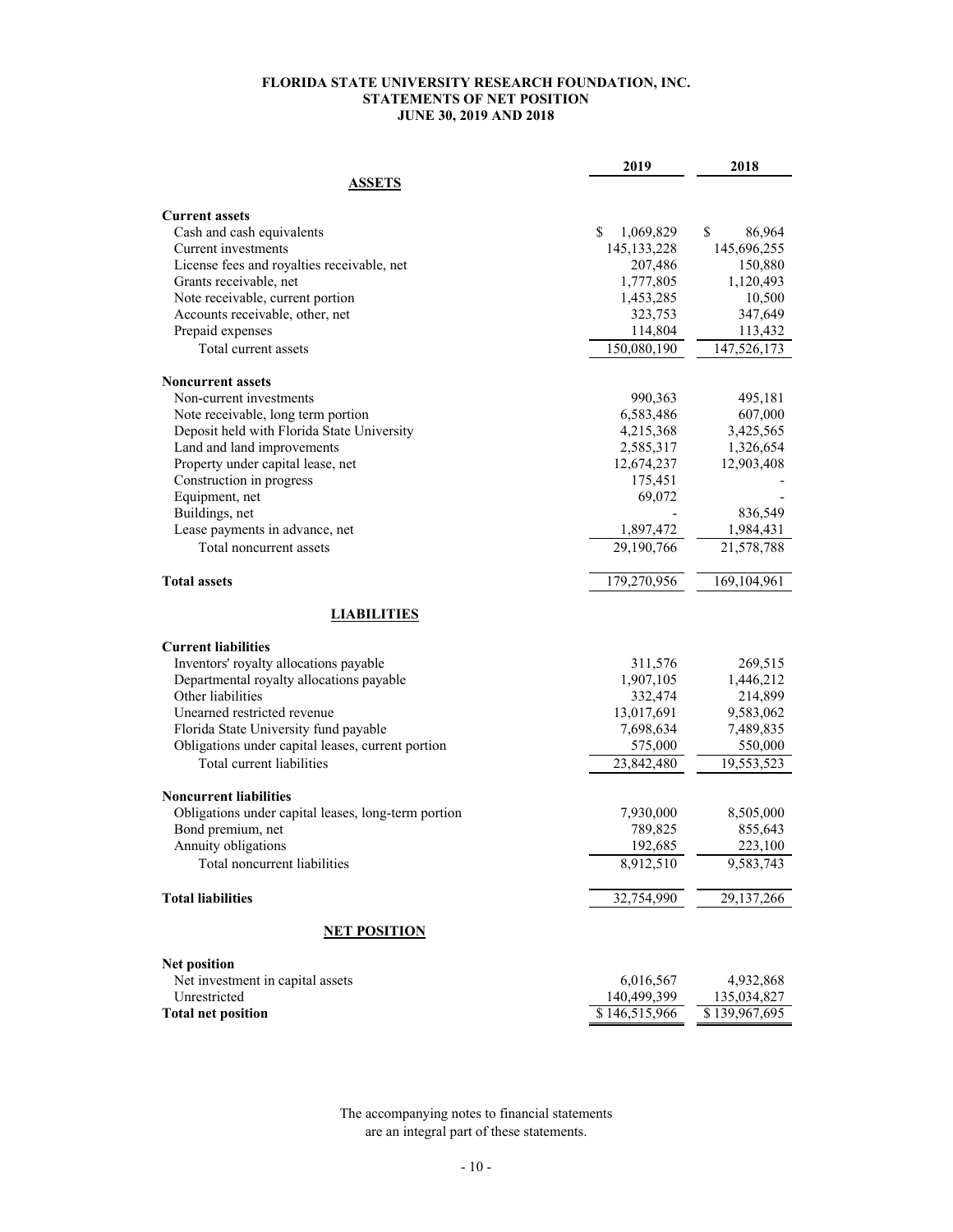#### **FLORIDA STATE UNIVERSITY RESEARCH FOUNDATION, INC. STATEMENTS OF REVENUES, EXPENSES AND CHANGES IN NET POSITION FOR THE YEARS ENDED JUNE 30, 2019 AND 2018**

|                                                  | 2019            | 2018           |
|--------------------------------------------------|-----------------|----------------|
|                                                  |                 |                |
| License and grant revenues                       |                 |                |
| Licensing fees and royalties                     | \$<br>1,060,608 | \$<br>543,539  |
| Contracts and grants - restricted                | 11,094,874      | 9,868,280      |
| Administrative - unrestricted:                   |                 |                |
| Contracts and grants                             | 1,314,458       | 1,541,780      |
| Licenses and other                               | 169,888         | 259,471        |
| Total license and grant revenues                 | 13,639,828      | 12,213,070     |
| License and grant expense                        |                 |                |
| Inventors' royalty allocations                   | (575, 118)      | (242, 904)     |
| Departmental royalty allocations                 | (232, 167)      | (132, 428)     |
| Patent and licensing costs, net                  | (1, 154, 438)   | (476, 732)     |
| Contracts and grants                             | (11,094,872)    | (9,868,280)    |
| Total license and grant expenses                 | (13,056,595)    | (10, 720, 344) |
| Net license and grant income                     | 583,233         | 1,492,726      |
|                                                  |                 |                |
| Rent revenues (expenses)                         |                 |                |
| Rental revenue                                   | 2,729,951       | 3,363,147      |
| Building occupancy costs:                        |                 |                |
| Interest on bonds                                | (247,971)       | (277, 681)     |
| Amortization and depreciation                    | (988, 840)      | (1,012,034)    |
| Management and leasing fees                      | (11, 233)       | (10, 837)      |
| Other                                            | (207, 459)      | (311, 488)     |
| Net rental income                                | 1,274,448       | 1,751,107      |
| Other operating revenues (expenses)              |                 |                |
| Personnel costs                                  | (699, 353)      | (745,710)      |
| Contributions (to) from Florida State University | 127,301         | (420, 925)     |
| Miscellaneous                                    | (97, 333)       | (103, 364)     |
| Research Foundation funded programs              | (508,094)       | (507, 365)     |
| Total other operating expenses                   | (1, 177, 479)   | (1,777,364)    |
|                                                  |                 |                |
| <b>Operating income</b>                          | 680,202         | 1,466,469      |
| Nonoperating revenues (expenses)                 |                 |                |
| Investment revenue                               | 5,726,816       | 10,234,575     |
| Investment portfolio fees                        | (47,950)        | (108, 801)     |
| Interest income                                  | 225,044         |                |
| Change in annuity value                          | (37,096)        | (65,041)       |
| Miscellaneous revenue                            | 1,255           | 37             |
| Total nonoperating revenues                      | 5,868,069       | 10,060,770     |
| Change in net position                           | 6,548,271       | 11,527,239     |
| Net position, beginning of year                  | 139,967,695     | 128,440,456    |
| Net position, end of year                        | \$146,515,966   | \$139,967,695  |

The accompanying notes to financial statements are an integral part of these statements.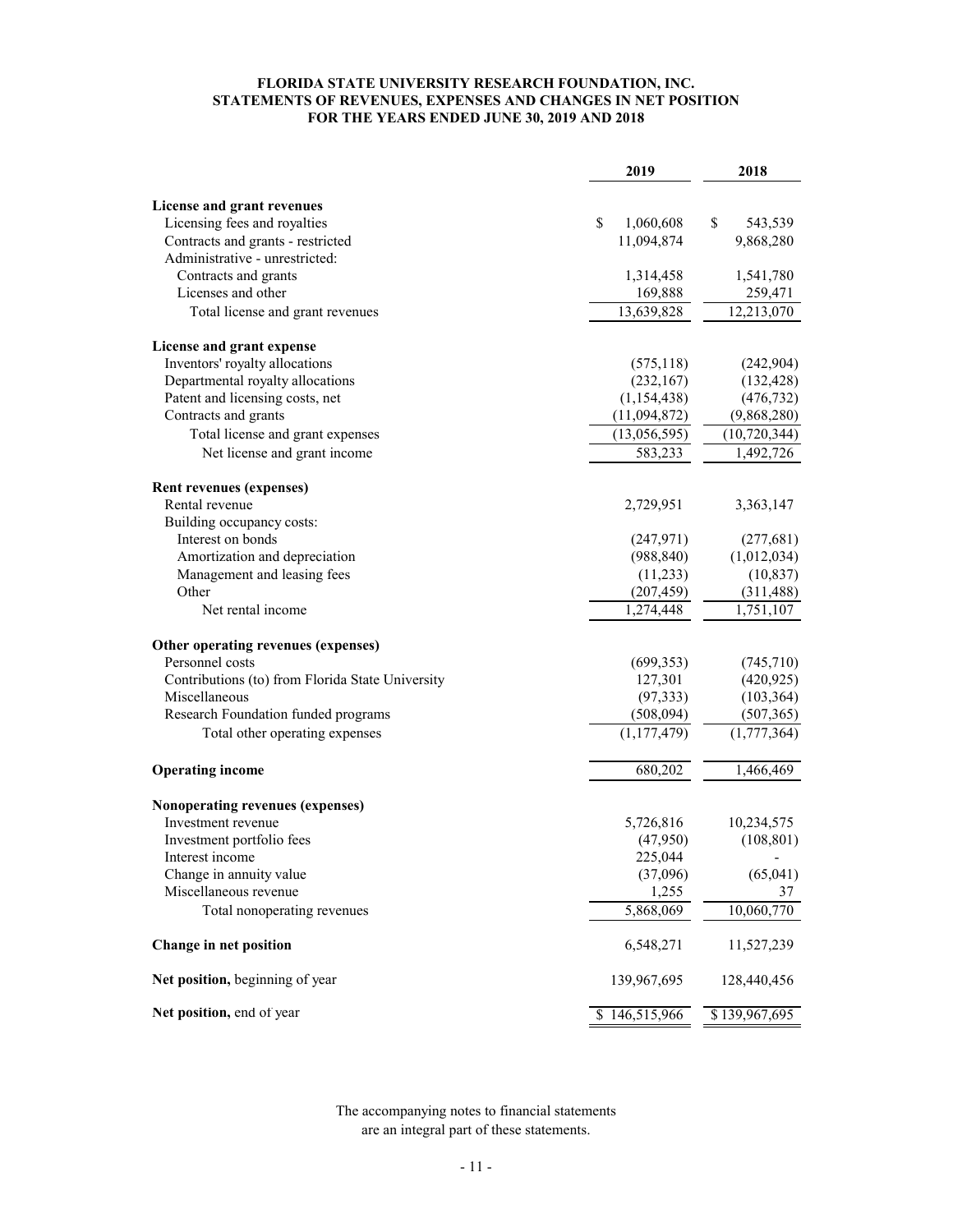#### **FLORIDA STATE UNIVERSITY RESEARCH FOUNDATION, INC. STATEMENTS OF CASH FLOWS FOR THE YEARS ENDED JUNE 30, 2019 AND 2018**

|                                                                                     | 2019            | 2018                 |
|-------------------------------------------------------------------------------------|-----------------|----------------------|
| Cash flows from operating activities                                                |                 |                      |
| Licensed products and building program:                                             |                 |                      |
| Licensing fees and royalties                                                        | \$<br>1,004,002 | \$<br>436,409        |
| Administrative fees from licenses and other                                         | 169,888         | 259,471              |
| Rental income                                                                       | 2,728,681       | 3,363,209            |
| Departmental allocation payments                                                    | (304, 331)      | (486, 412)           |
| Patent and licensing costs                                                          | (1,082,152)     | (728, 299)           |
| Building occupancy                                                                  | (291, 437)      | (398,088)            |
| Interest paid on obligations under capital lease                                    | (247, 971)      | (277, 681)           |
| Net cash provided by licensed products and building program                         | 1,976,680       | 2,168,609            |
| Contracts and grants:                                                               |                 |                      |
| Receipts                                                                            | 15,191,586      | 10,381,389           |
| Disbursements                                                                       | (11, 117, 024)  | (10, 017, 861)       |
| Net cash provided by contracts and grants                                           | 4,074,562       | 363,528              |
| Other receipts/disbursements:                                                       |                 |                      |
| Personnel costs                                                                     | (699, 353)      | (745, 710)           |
| Research Foundation funded programs                                                 | (509, 979)      | (536, 384)           |
| Contributions to Florida State University                                           | 336,100         | 233,829              |
| Other disbursements                                                                 | (97, 333)       | (104, 383)           |
| Net cash used in other receipts/disbursements                                       | (970, 565)      | (1, 152, 648)        |
| Net cash provided by operating activities                                           | 5,080,677       | 1,379,489            |
| Cash flows from noncapital financing activities                                     |                 |                      |
| Administrative fees and other                                                       | 1,255           | 37                   |
| Deposit to Florida State University                                                 | (789, 803)      | -                    |
| Net cash used in noncapital financing activities                                    | (788, 548)      | $\overline{37}$      |
| Cash flows from investing activities                                                |                 |                      |
| Purchase of investments                                                             | (8,647,246)     | (96, 644, 804)       |
| Sale of investments                                                                 | 14,393,957      | 95,270,492           |
| Interest income                                                                     | 225,044         |                      |
| Collections on notes receivable                                                     | 580,729         | 407,500              |
| Advances on notes receivable                                                        | (8,000,000)     |                      |
| Net cash used in investing activities                                               | (1,447,516)     | (966, 812)           |
| Cash flows from capital and related financing activities                            |                 |                      |
| Principal payments on obligations under capital leases                              | (550,000)       | (530,000)            |
| Gift annuity payments                                                               | (67, 511)       | (67, 510)            |
| Purchase of land, land improvements, property under capital lease, and/or equipment | (1,244,237)     |                      |
| Net cash used in capital and related financing activities                           | (1,861,748)     | (597, 510)           |
| Net increase (decrease) in cash and cash equivalents                                | 982,865         | (184,796)            |
| Cash and cash equivalents, beginning of year                                        | 86,964          | 271,760              |
| Cash and cash equivalents, end of year                                              | 1,069,829<br>-S | $\sqrt{3}$<br>86,964 |

The accompanying notes to financial statements are an integral part of these statements.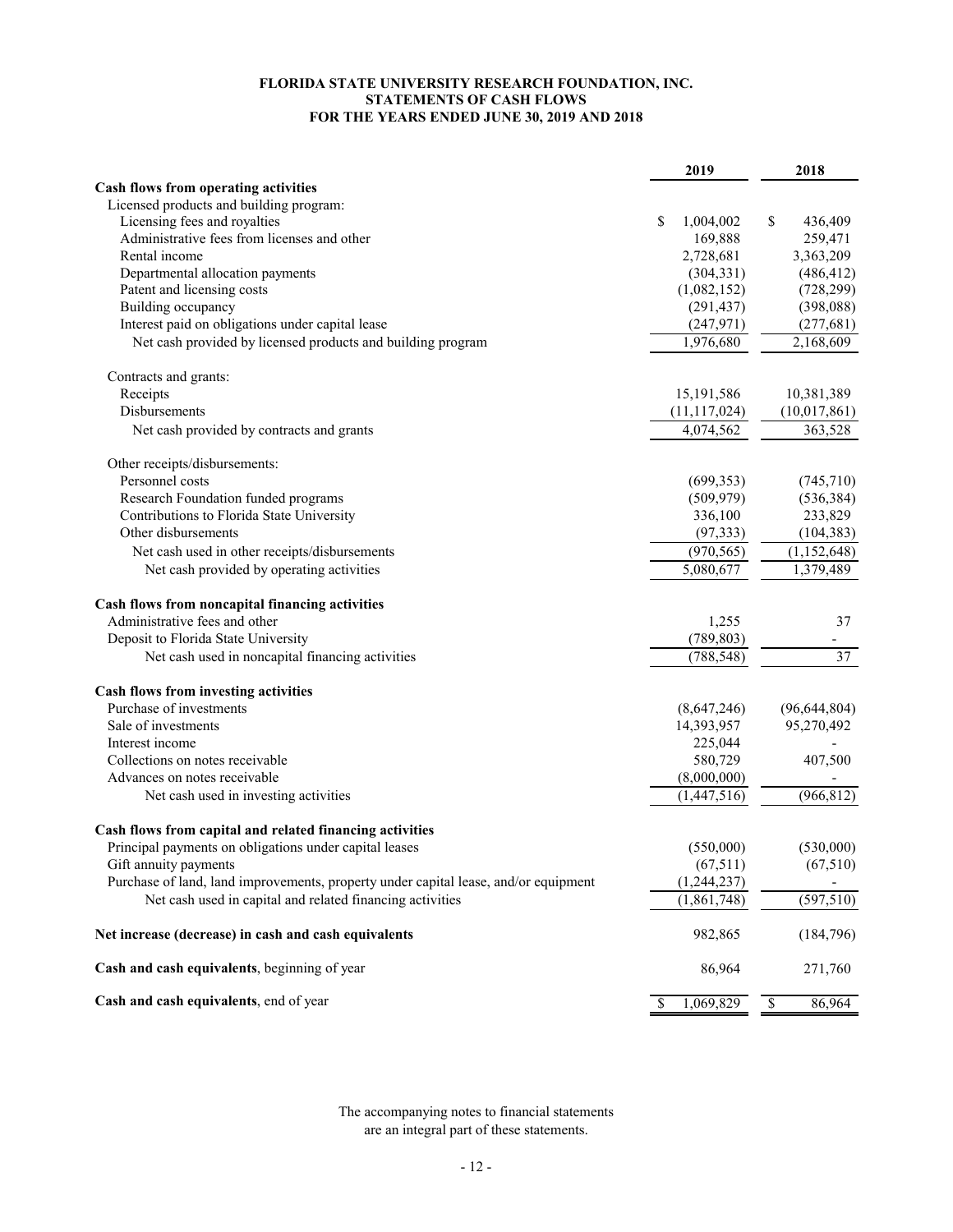#### **FLORIDA STATE UNIVERSITY RESEARCH FOUNDATION, INC. STATEMENTS OF CASH FLOWS FOR THE YEARS ENDED JUNE 30, 2019 AND 2018**

(Continued)

|                                                                                     |    | 2019       | 2018 |             |
|-------------------------------------------------------------------------------------|----|------------|------|-------------|
| Reconciliation of operating income to net cash<br>provided by operating activities: |    |            |      |             |
| Operating income                                                                    | \$ | 680,202    | \$.  | 1,466,469   |
| Adjustments to reconcile operating income                                           |    |            |      |             |
| to net cash provided by operating activities:                                       |    |            |      |             |
| Amortization and depreciation of capital assets                                     |    | 988,840    |      | 1,012,034   |
| Amortization of bond premium                                                        |    | (65, 818)  |      | (65, 818)   |
| Changes in operating assets and liabilities:                                        |    |            |      |             |
| License fees and royalties receivables                                              |    | (116, 846) |      | (47, 130)   |
| Other receivables                                                                   |    | (633, 416) |      | (166, 428)  |
| Prepaid expenses                                                                    |    | (1,372)    |      | 33,207      |
| Change in allowance                                                                 |    | 60,240     |      | (60,000)    |
| Royalty allocations payable                                                         |    | 502,954    |      | (111,080)   |
| Florida State University fund payable                                               |    | 208,799    |      | 671,295     |
| Other liabilities                                                                   |    | 22,523     |      | (259, 254)  |
| Unearned restricted revenue                                                         |    | 3,434,571  |      | (1,093,806) |
| Net cash provided by operating activities                                           |    | 5,080,677  | \$   | 1,379,489   |
| Supplemental noncash information                                                    |    |            |      |             |
| Unrealized net investment gain (loss)                                               |    | 884,387    |      | (587,310)   |
| Construction in process acquired with accounts payable                              |    | 95,052     | \$   |             |

The accompanying notes to financial statements are an integral part of these statements.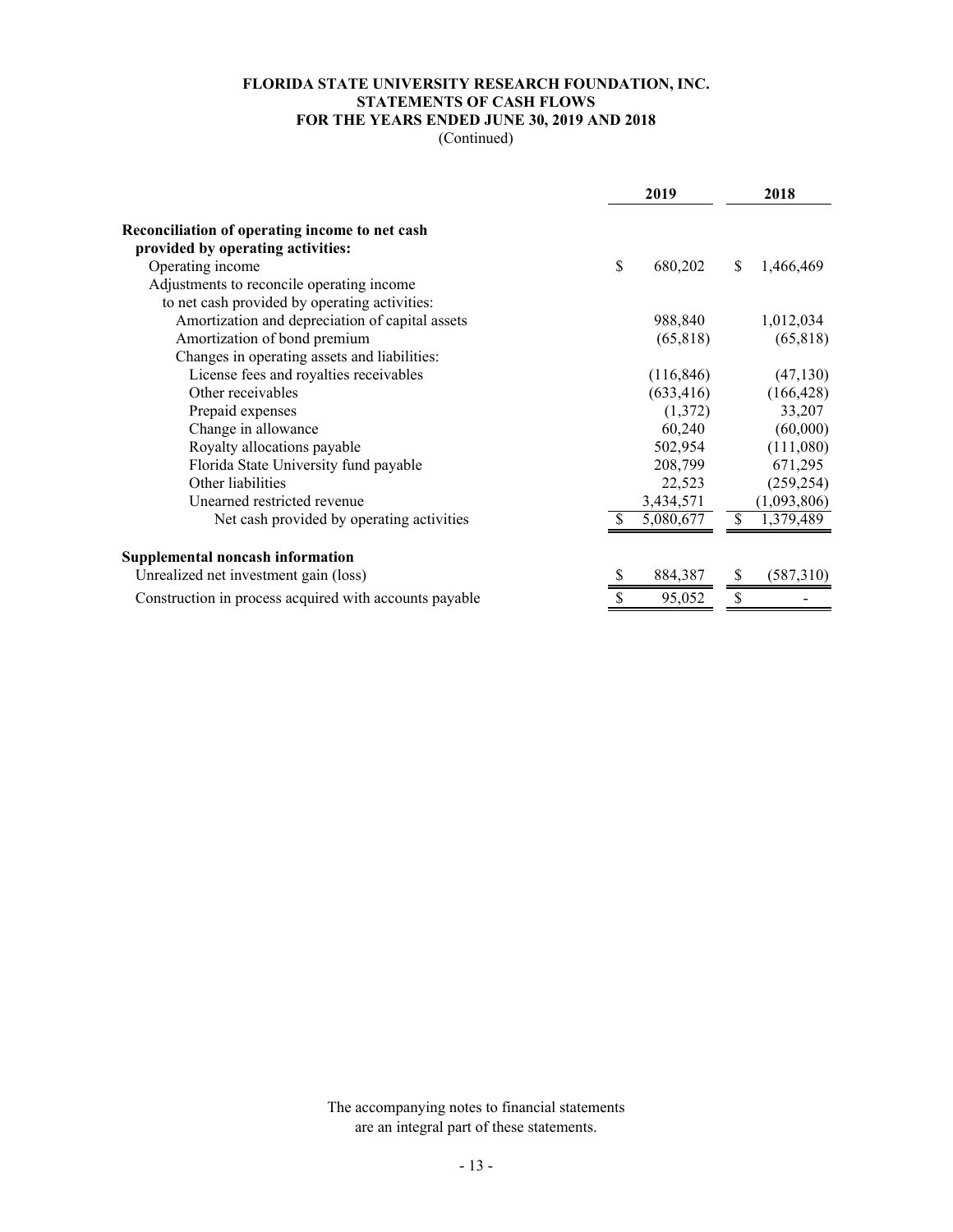# (1) **Reporting Entity:**

The Florida State University Research Foundation, Inc. (the Research Foundation) is a direct support organization as provided for in Section 1004.28, Florida Statutes, Board of Governors Regulation 9.011, and Board of Trustees Regulation 6C2R-2.025. The Research Foundation is considered a component unit of Florida State University (the University). The Research Foundation was formed as a not-for-profit organization in September 1993, in the state of Florida. The purpose of the Research Foundation is to promote and assist the research and training activities of the University through income from contracts, grants, and other sources, including income derived from the development and commercialization of the University's work products.

The Research Foundation is responsible for (1) administering awards funded with private monies for research and development activities of the University where there is a commitment of the University's personnel, equipment, or other facilities; (2) administering income derived from patents and copyrights in accordance with the University's Policies on Patents and University-Sponsored Educational Materials (Copyrights); and (3) developing an infrastructure that supports research activities.

## (2) **Summary of Significant Accounting Policies:**

(a) **Basis of accounting**–– The financial statements of the Research Foundation have been prepared in accordance with generally accepted accounting principles (GAAP) as applied to governmental units. The Governmental Accounting Standards Board (GASB) is the standard-setting body for governmental accounting and financial reporting.

For financial reporting purposes, the Research Foundation is considered a special purpose government entity engaged only in business-type activities. Accordingly, the Research Foundation prepares its financial statements using the economic resources measurement focus and the accrual basis of accounting in accordance with GAAP for proprietary funds, which is similar to those for private business enterprises. Accordingly, revenues are recorded when earned and expenses are recorded when incurred.

(b) **Use of estimates**––The preparation of financial statements in conformity with accounting principles generally accepted in the United States of America requires management to make estimates and assumptions that affect the reported amounts of assets and liabilities and disclosure of contingent assets and liabilities at the date of the financial statements and the reported amounts of revenues and expenses during the reporting period. Accordingly, actual results could differ from those estimates.

(c) **Cash and cash equivalents**––Cash consists of deposits with financial institutions and cash held by a property management company on behalf of the Research Foundation.

(d) **Investments**––In general, investments are reported at fair value when available. The Research Foundation categorizes its fair value measurements within the fair value hierarchy established by GAAP. The hierarchy is based on the valuation inputs used to measure the fair value of the assets. Level 1 inputs are quoted prices in active markets for identical assets; Level 2 inputs are significant other observable inputs; Level 3 inputs are significant unobservable inputs. Investments in 2a7-like external investment pools are measured at amortized cost.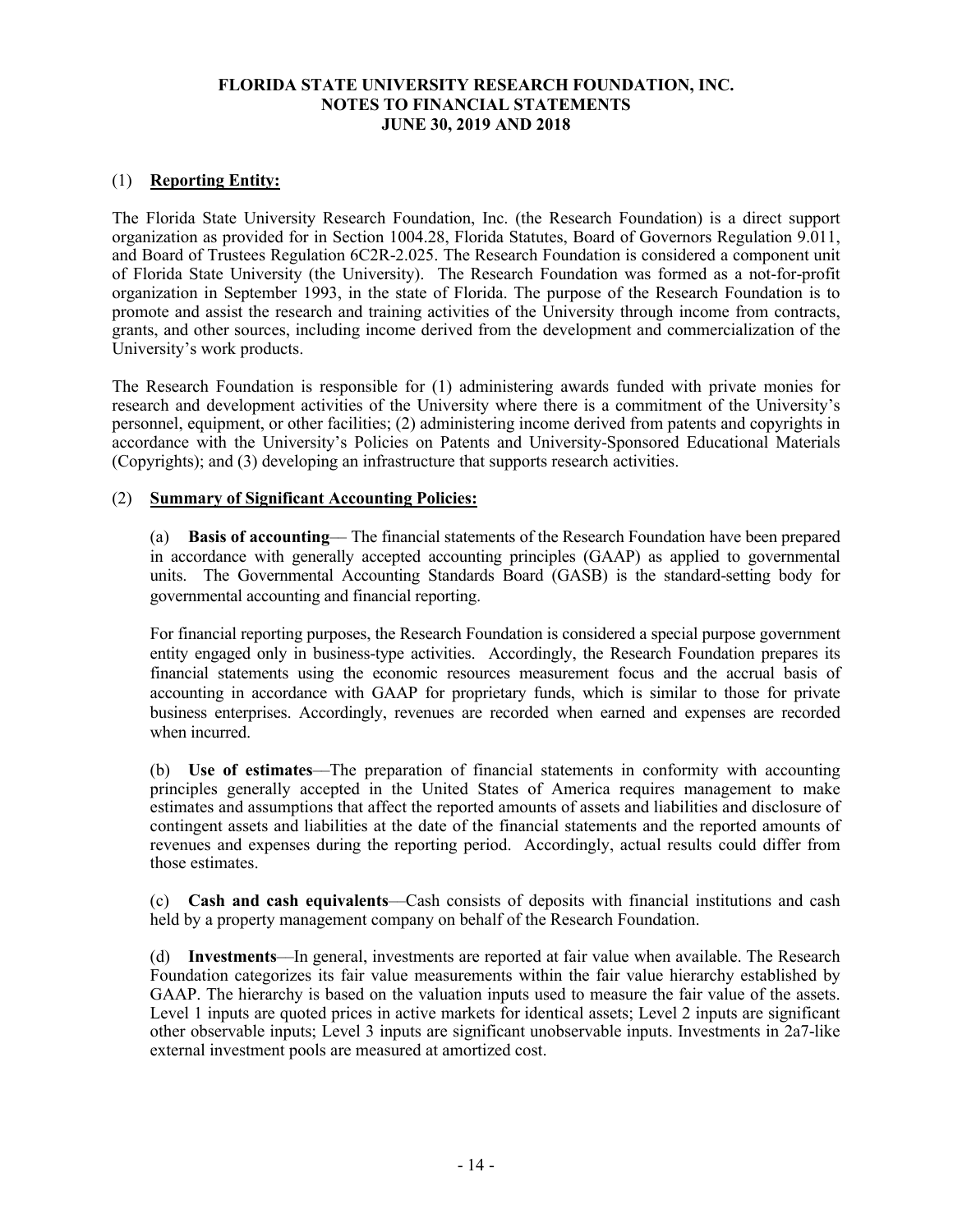## (2) **Summary of Significant Accounting Policies:** (Continued)

(e) **Accounts receivable**––Receivables include grants receivables, license and royalty receivables, and other receivables such as rents and expense reimbursements, all of which are valued at net realizable value and are unsecured. It is the Research Foundation's policy to provide an allowance for accounts receivable that are not expected to be collected.

(f) **Deposits held with Florida State University**––The Research Foundation reports costs and contributions to Florida State University related to the architectural and engineering of the Interdisciplinary Research and Commercialization Building (IRCB) and deposits related to other construction projects as deposits held with Florida State University.

(g) **Notes receivable**––Notes receivable include an amount due from the Florida State University College of Medicine, the Florida State University Athletics Association and an amount due from a private corporation.

(h) **Property under capital leases**––The buildings acquired under capital lease agreements have been capitalized at the present value of the minimum lease payments as of the beginning of the lease term, which approximated their fair value at that time. The buildings are being amortized over the lease terms using the straight-line method.

(i) **Royalty allocations payable**––Royalty allocations payable consists of two balance sheet components, the inventors' department allocations payable and the inventors' allocations payable.

(j) **Bond premiums**––The Research Foundation amortizes bond premiums over the term of the related obligations under capital leases (bonds) using the straight-line method.

(k) **Patent and licensing costs**––The Research Foundation recognizes patent and licensing costs as incurred. The Research Foundation receives patent and license cost reimbursements from licensees, which are recorded as offsetting the patent and licensing cost expense incurred by the Research Foundation during the year.

(l) **Income taxes**––Pursuant to a determination letter received from the Internal Revenue Service, the Research Foundation is exempt from federal income tax under Section  $501(c)(3)$  of the Internal Revenue Code, and as such is liable for tax only on business income unrelated to the purpose for which it is exempt. No provision for income tax expense or liability has been made in either year presented. There are currently no Internal Revenue Service audits in progress for any tax periods, and no significant nonfederal tax jurisdictions. The Research Foundation's income tax returns for the past three years remain subject to examination.

## (m) **Revenue recognition**––

- (i) *Operating revenues*––includes activities that have the characteristics of exchange transactions, such as contracts and grants, building rental, and royalties and licensing. Exchange transactions are transactions in which each party receives and gives up essentially equal values.
- (ii) *Nonoperating revenues*––includes activities that have characteristics of nonexchange transactions, such as investment income. Nonexchange transactions are transactions in which an entity either gives or receives value to another party without directly giving or receiving equal value in exchange.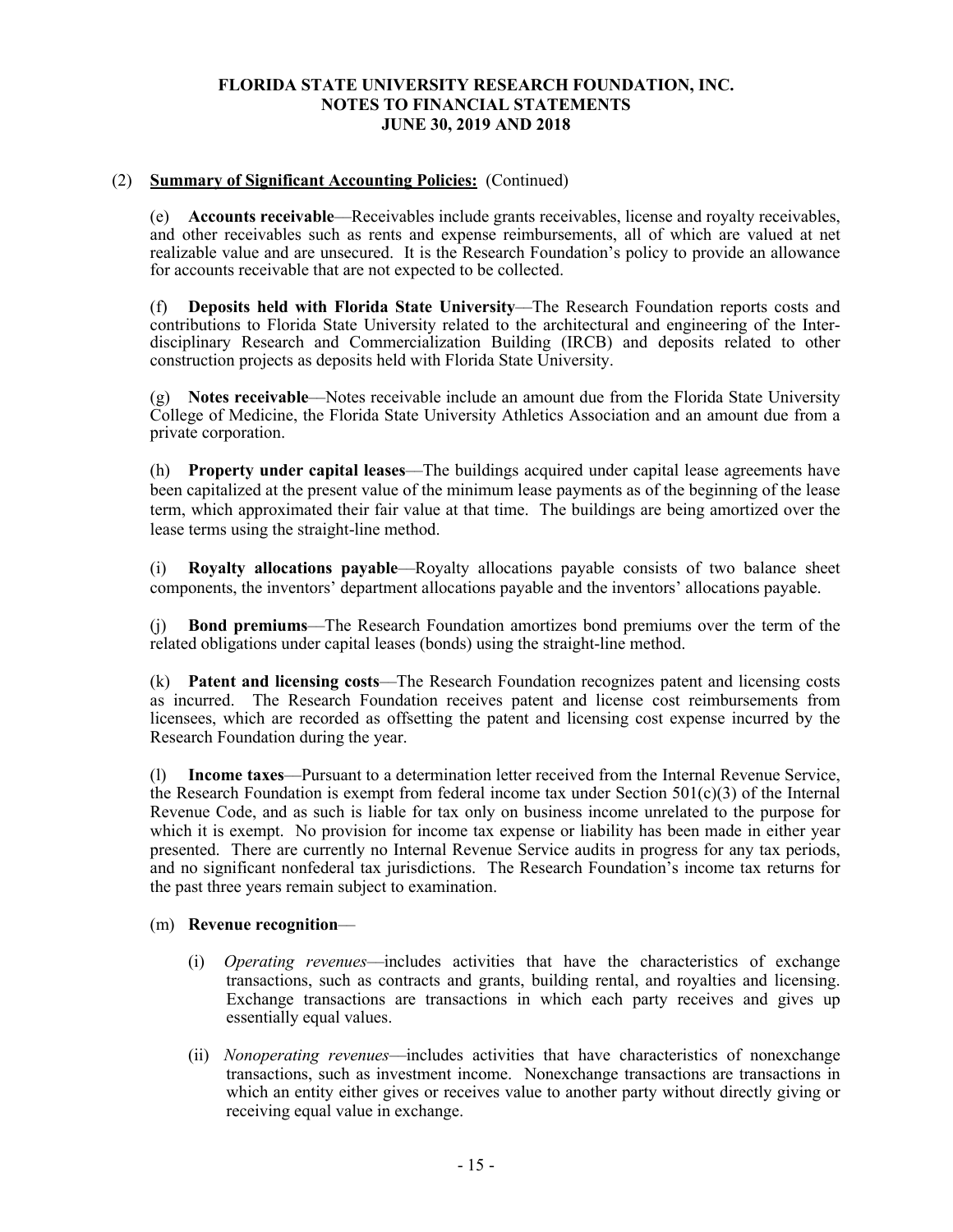# (2) **Summary of Significant Accounting Policies:** (Continued)

(n) **Licensing fees and royalties**––The Research Foundation recognizes licensing and royalty revenues on commercialization agreements resulting from intellectual property produced at Florida State University. Revenue is reported net of changes in allowance for doubtful accounts on related receivables.

(o) **Administrative revenue – unrestricted**––The Research Foundation recognizes administrative overhead and residual revenues on restricted contracts, grants, and licenses on an annual basis. These amounts are considered unrestricted and remain on deposit with the Research Foundation to support research activity at the University.

(p) **Pronouncements issued**––GASB issued Statement No. 87, *Leases*, in June 2017. GASB 87 aims to better meet the information needs of financial statement users by improving accounting and financial reporting for leases. The provisions in GASB 87 are effective for periods beginning after December 15, 2019.

GASB also issued Statement No. 84, Fiduciary Activities, in January 2017. GASB No. 84 seeks to improve guidance regarding the identification of fiduciary activities for accounting and financial reporting purposes and how those activities should be reported. The provisions in GASB No. 84 are effective for fiscal years beginning after December 15, 2018.

The Research Foundation is currently evaluating the effects that implementation of the new standards will have on its financial position, results of operations, and cash flows.

(q) **Subsequent events**––The Research Foundation evaluated all events and transactions that occurred from July 1, 2019 through September 19, 2019, the date the financial statements were available for issuance. During the period from July 1, 2019 to September 19, 2019, the Research Foundation did not have any material recognized subsequent events. The Research Foundation did have non-recognized subsequent events described in the related note disclosure.

(r) **Reclassifications**––Certain accounts in the prior year information have been reclassified for comparative purposes to conform with the presentation in the current-year financial statements.

## (3) **Deposits and Investments:**

Current investments have maturities of one year or less. As of June 30, 2019, current investments consist of SBA Florida PRIME Money Market Pool and Vanguard Mutual Funds. As of January 31, 2019, all investment funds were removed from Northern Trust Money Market Fund. As of June 30, 2018, current investments consist of SBA Florida PRIME Money Market Pool, Northern Trust Equity Mutual Fund, and Northern Trust Money Market Fund. Non-Current Investments have maturities of greater than one year. As of June 30, 2019 and June 30, 2018, non-current investments consist of an equity interest in a Florida Limited Liability Company valued at cost.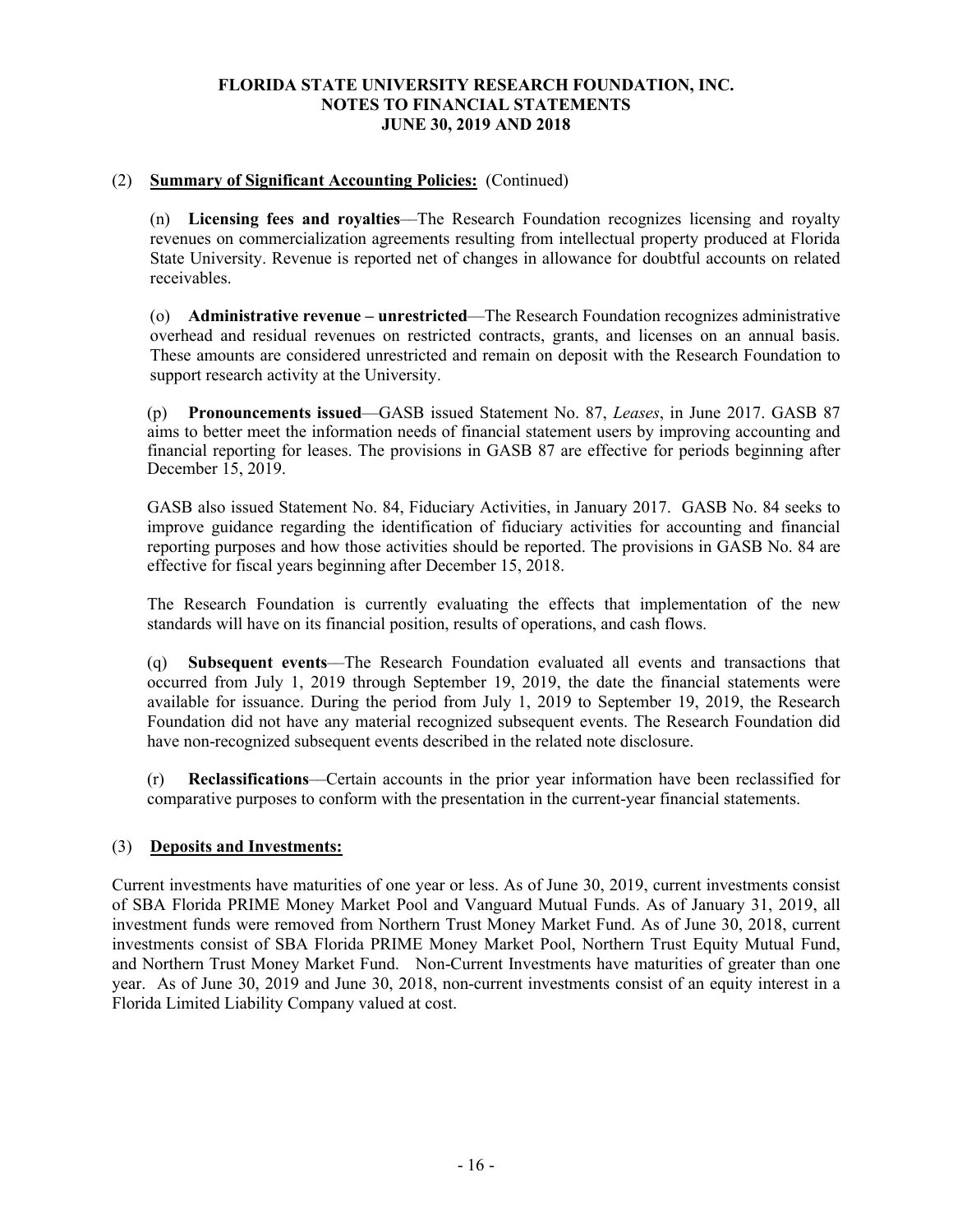# (3) **Deposits and Investments:** (Continued)

*Fair value of investments*––In general, investments are reported at fair value when available. The Research Foundation categorizes the fair value measurements of its investments based on the hierarchy established by generally accepted accounting principles. The Fair value hierarchy, which has three levels, is based on the valuation inputs used to measure an asset's fair value:

Level 1 – Inputs are quoted prices in active markets for identical assets.

Level 2 – Inputs are significant other observable inputs.

Level 3 – Inputs are significant unobservable inputs.

*Investments not reported at fair value:*

- Investments in 2a7-like external investment pools are reported at amortized cost.
- Partnership investment in which the Research Foundation does not exercise significant influence over the operations and financial policies of the partnership is reported at cost.

|                                              |                          |                | <b>Fair Value Measurements Using</b> |  |         |  |  |  |
|----------------------------------------------|--------------------------|----------------|--------------------------------------|--|---------|--|--|--|
| As of June 30, 2019                          | <b>Reported</b><br>Value | <b>Level 1</b> | <b>Level 2</b>                       |  | Level 3 |  |  |  |
| <b>Investments by Fair Value Level</b>       |                          |                |                                      |  |         |  |  |  |
| Domestic Equity Mutual Funds                 | \$34,902,777             | \$34,902,777   | -S                                   |  | \$      |  |  |  |
| <b>International Equity Mutual Funds</b>     | 22,135,832               | 22,135,832     |                                      |  |         |  |  |  |
| Domestic Bond Mutual Funds                   | 22,518,812               | 22,518,812     |                                      |  |         |  |  |  |
| International Bond Mutual Funds              | 9,685,647                | 9,685,647      |                                      |  |         |  |  |  |
| <b>Total Investments by Fair Value Level</b> | \$89,243,068             | \$89,243,068   | \$                                   |  | \$      |  |  |  |
| Investments not reported at fair value       |                          |                |                                      |  |         |  |  |  |
| SBA Florida PRIME (amortized cost)           | S<br>55,890,160          |                |                                      |  |         |  |  |  |
| Partnership Investment (cost)                | 990,363                  |                |                                      |  |         |  |  |  |
| Total investments not reported at fair value | 56,880,523               |                |                                      |  |         |  |  |  |
| <b>Total Investments</b>                     | 146, 123, 591            |                |                                      |  |         |  |  |  |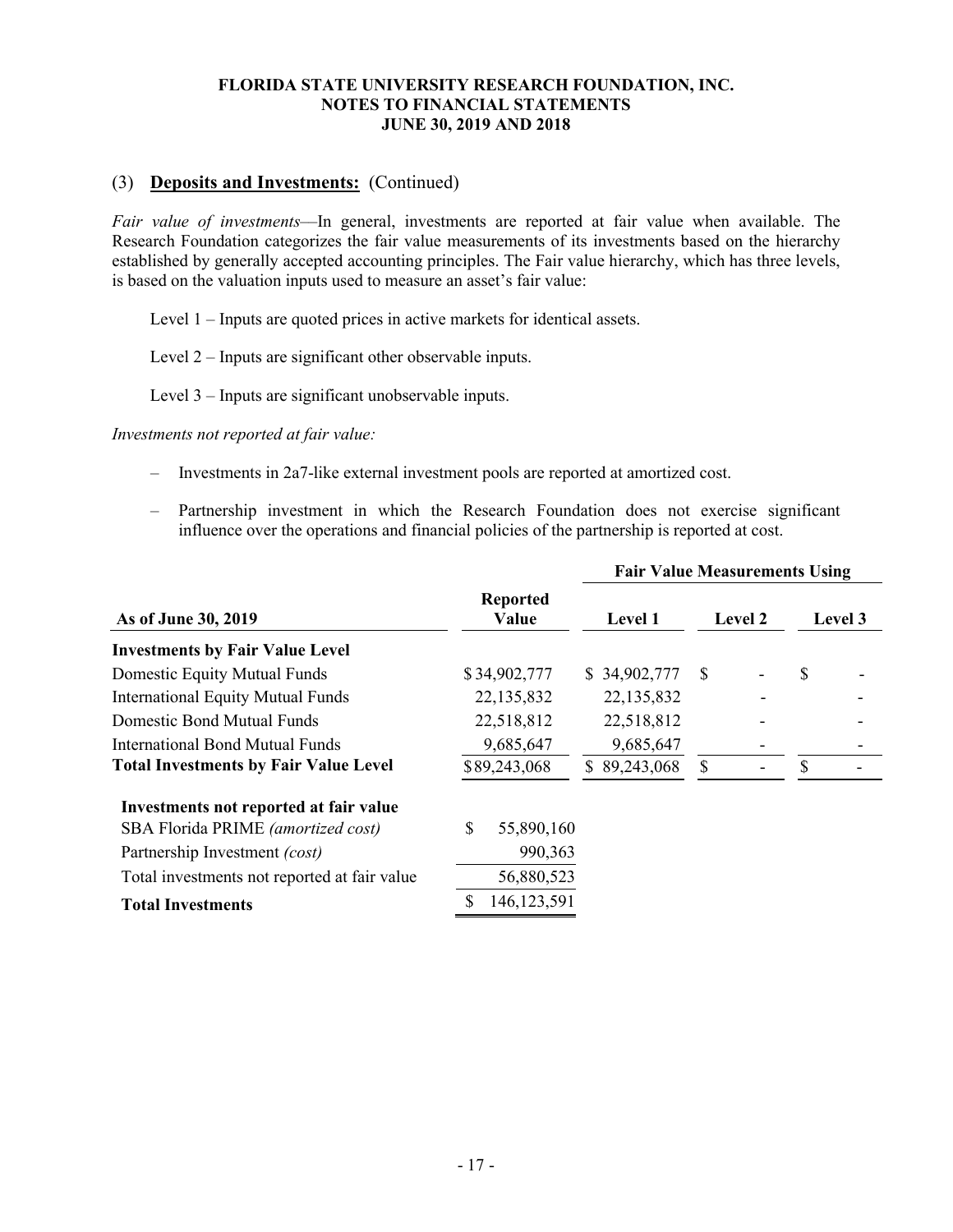# (3) **Deposits and Investments:** (Continued)

|                                              |                          | <b>Fair Value Measurements Using</b> |               |                          |    |         |  |
|----------------------------------------------|--------------------------|--------------------------------------|---------------|--------------------------|----|---------|--|
| As of June 30, 2018                          | <b>Reported</b><br>Value | Level 1                              | Level 2       |                          |    | Level 3 |  |
| <b>Investments by Fair Value Level</b>       |                          |                                      |               |                          |    |         |  |
| Domestic Equity Mutual Funds                 | \$32,771,823             | \$32,771,823                         | <sup>\$</sup> |                          | \$ |         |  |
| <b>International Equity Mutual Funds</b>     | 22,111,030               | 22,111,030                           |               |                          |    |         |  |
| Domestic Bond Mutual Funds                   | 20,986,311               | 20,986,311                           |               |                          |    |         |  |
| <b>International Bond Mutual Funds</b>       | 8,979,167                | 8,979,167                            |               | $\overline{\phantom{0}}$ |    |         |  |
| <b>Total Investments by Fair Value Level</b> | \$84,848,331             | \$84,848,331                         | S             |                          | \$ |         |  |
| Investments not reported at fair value       |                          |                                      |               |                          |    |         |  |
| SBA Florida PRIME (amortized cost)           | \$<br>40,796,465         |                                      |               |                          |    |         |  |
| Northern Trust Money Market (amortized cost) | 20,051,459               |                                      |               |                          |    |         |  |
| Partnership Investment (cost)                | 495,181                  |                                      |               |                          |    |         |  |
| Total investments not reported at fair value | 61,343,105               |                                      |               |                          |    |         |  |
| <b>Total Investments</b>                     | \$<br>146, 191, 436      |                                      |               |                          |    |         |  |

At June 30, 2019, the Research Foundation has the following investments and maturities:

|                             | Years                    |                     |              |             |    |                        |  |
|-----------------------------|--------------------------|---------------------|--------------|-------------|----|------------------------|--|
|                             | <b>Reported</b><br>Value | <b>Less Than 1</b>  | $1-5$        | $6 - 10$    |    | <b>More Than</b><br>10 |  |
| Money Market Accounts       | \$55,890,160             | 55,890,160 \$<br>S. |              | \$          | \$ |                        |  |
| Domestic Equity Mutual      |                          |                     |              |             |    |                        |  |
| Funds                       | 34,902,777               | No Maturity         |              |             |    |                        |  |
| <b>International Equity</b> |                          |                     |              |             |    |                        |  |
| <b>Mutual Funds</b>         | 22,135,832               | No Maturity         |              |             |    |                        |  |
| Domestic Bond Mutual        |                          |                     |              |             |    |                        |  |
| Funds                       | 22,518,812               | 1,399,427           | 12,285,082   | 6,672,870   |    | 2,161,433              |  |
| <b>International Bond</b>   |                          |                     |              |             |    |                        |  |
| <b>Mutual Funds</b>         | 9,685,647                | 157,876             | 3,823,893    | 2,841,769   |    | 2,862,109              |  |
| Partnership Investment      | 990,363                  | No Maturity         |              |             |    |                        |  |
|                             | \$146,123,591            | 57,447,463<br>S.    | \$16,108,975 | \$9,514,639 | \$ | 5,023,542              |  |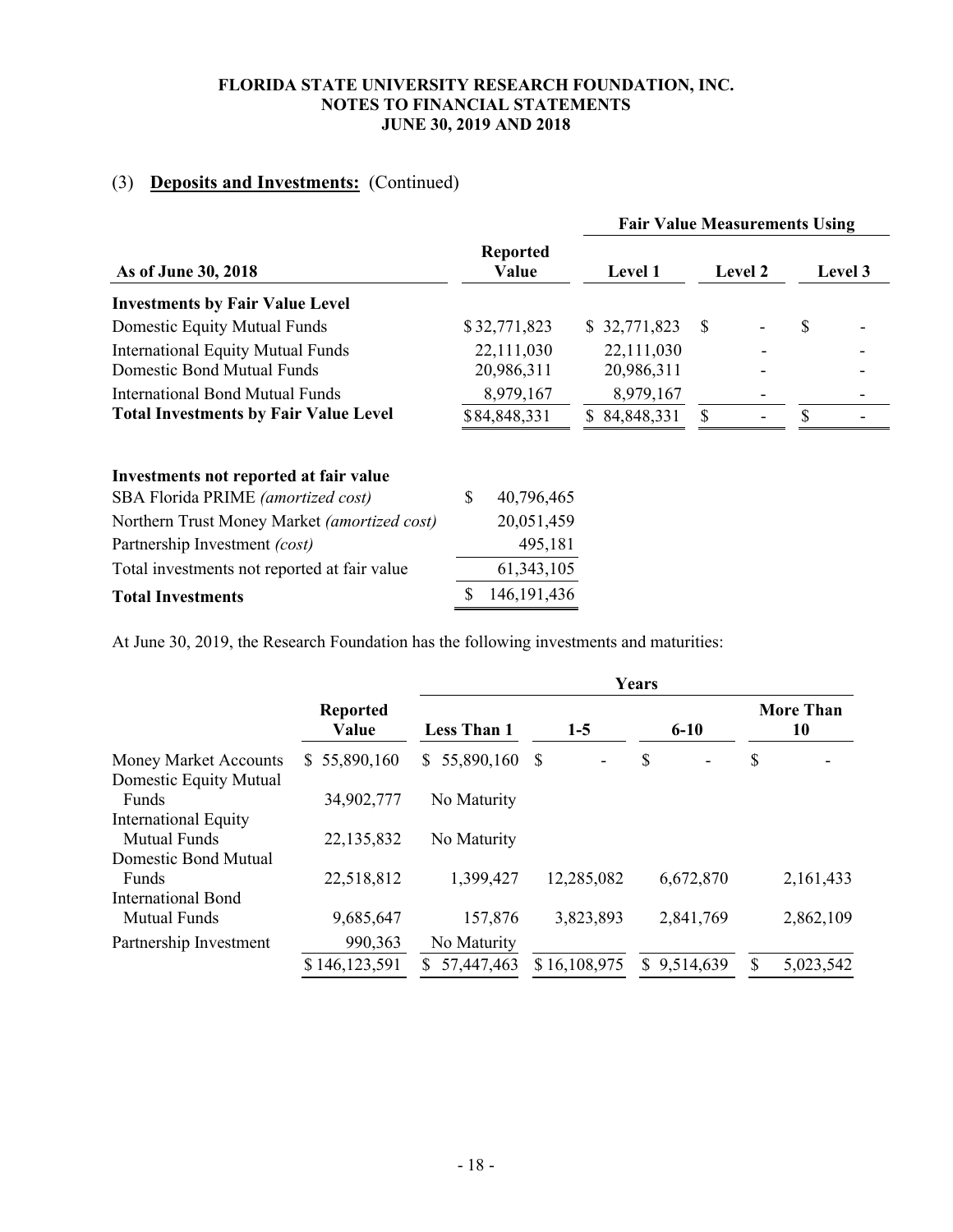## (3) **Deposits and Investments:** (Continued)

Money Market Accounts includes \$55,890,160 invested in SBA Florida PRIME with a Weighted Average Maturity (WAM) of 28 days.

At June 30, 2018, the Research Foundation has the following investments and maturities:

|                                                        |                          | Years                       |              |              |                        |           |  |  |
|--------------------------------------------------------|--------------------------|-----------------------------|--------------|--------------|------------------------|-----------|--|--|
|                                                        | <b>Reported</b><br>Value | <b>Less Than 1</b><br>$1-5$ |              | $6 - 10$     | <b>More Than</b><br>10 |           |  |  |
| <b>Money Market Accounts</b><br>Domestic Equity Mutual | 60,847,924<br>S.         | 60,675,481<br>S.            | 172,443<br>S | S            | \$                     |           |  |  |
| Funds                                                  | 32,771,823               | No Maturity                 |              |              |                        |           |  |  |
| <b>International Equity</b><br><b>Mutual Funds</b>     | 22,111,030               | No Maturity                 |              |              |                        |           |  |  |
| Domestic Bond Mutual<br>Funds                          | 20,986,311               | 1,087,416                   | 10,535,468   | 7,266,866    |                        | 2,096,561 |  |  |
| <b>International Bond</b><br><b>Mutual Funds</b>       | 8,979,167                | 44,896                      | 3,663,500    | 2,738,646    |                        | 2,532,125 |  |  |
| Partnership Investment                                 | 495,181                  | No Maturity                 |              |              |                        |           |  |  |
|                                                        | \$146,191,436            | 61,807,793<br>S.            | \$14,371,411 | \$10,005,512 | \$                     | 4,628,686 |  |  |

Money Market Accounts includes \$40,796,465 invested in SBA Florida PRIME with a Weighted Average Maturity (WAM) of 30 days.

*Credit risk*––Credit risk is the risk that an issuer or other counterparty to an investment will not fulfill its obligations to the Research Foundation. In accordance with the Research Foundation's investment policy, the minimum average credit quality rating of a bond mutual fund shall be investment grade or higher, or BBB/Baa or higher.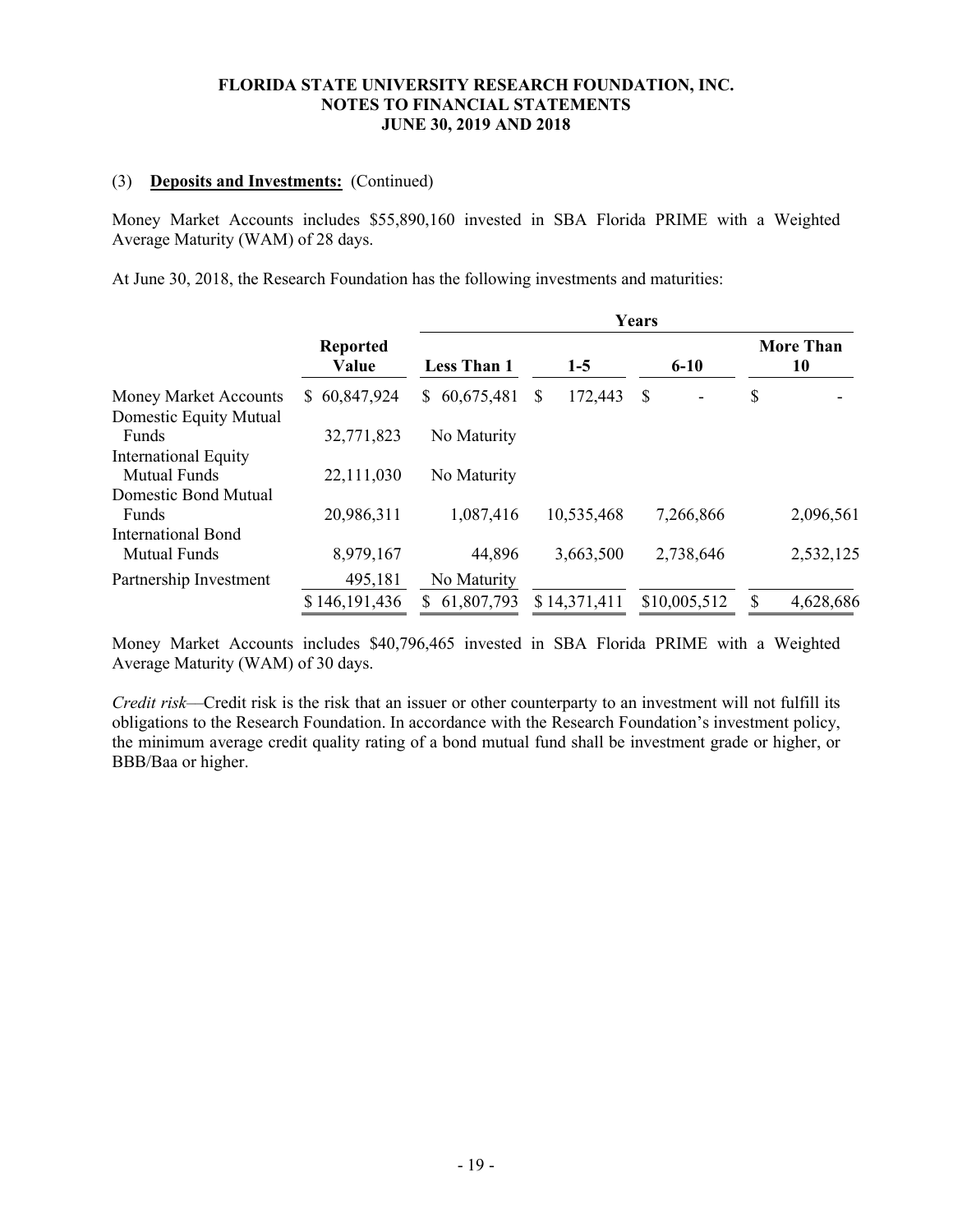# (3) **Deposits and Investments:** (Continued)

As of June 30, 2019, the Research Foundation has the following debt instrument credit quality ratings:

|                           | <b>Reported</b><br>Value | AAA<br>(AAAm) | Aa          | A                       | Less than A<br>rated | <b>Not Rated</b>         |
|---------------------------|--------------------------|---------------|-------------|-------------------------|----------------------|--------------------------|
| Money Market              |                          |               |             |                         |                      |                          |
| Accounts                  | \$55,890,160             | \$55,890,160  | - \$        | <sup>\$</sup><br>$\sim$ | S                    | \$                       |
| Domestic Bond             |                          |               |             |                         |                      |                          |
| Mutual Funds              | 22,518,812               | 10,731,097    | 1,656,376   | 5,315,702               | 4,578,101            | 237,536                  |
| <b>International Bond</b> |                          |               |             |                         |                      |                          |
| <b>Mutual Funds</b>       | 9,685,647                | 2,060,138     | 2,557,979   | 2,533,765               | 2,533,765            | $\overline{\phantom{0}}$ |
|                           | \$88,094,619             | \$68,681,395  | \$4,214,355 | \$7,849,467             | \$7,111,866          | 237,536                  |

Debt Instruments whose credit quality is not rated includes \$237,536 of not rated domestic bond mutual funds.

As of June 30, 2018, the Research Foundation has the following debt instrument credit quality ratings:

| <b>Reported</b><br>Value |              | AAA<br>(AAAm) | Aa                               | A                              | Less than A<br>rated                      | <b>Not Rated</b> |
|--------------------------|--------------|---------------|----------------------------------|--------------------------------|-------------------------------------------|------------------|
| Money Market             |              |               |                                  |                                |                                           |                  |
| Accounts                 | \$60,847,924 | \$40,796,465  | - \$<br>$\overline{\phantom{a}}$ | \$<br>$\overline{\phantom{a}}$ | <sup>\$</sup><br>$\overline{\phantom{a}}$ | \$20,051,459     |
| Domestic Bond            |              |               |                                  |                                |                                           |                  |
| <b>Mutual Funds</b>      | 20,986,311   | 10,523,554    | 1,586,967                        | 4,872,805                      | 3,891,924                                 | 111,061          |
| International Bond       |              |               |                                  |                                |                                           |                  |
| <b>Mutual Funds</b>      | 8,979,167    | 2,047,250     | 2,415,396                        | 3,052,917                      | 1,463,604                                 | ۰                |
|                          | \$90,813,402 | \$53,367,269  | \$4,002,363                      | \$7,925,722                    | \$5,355,528                               | \$20,162,520     |

Debt Instruments whose credit quality is not rated includes \$111,061 of not rated domestic bond mutual funds and \$20,051,459 of not rated money market funds.

Investment revenues consisted of the following amounts:

|                                                  |      | <b>Years Ended June 30,</b> |
|--------------------------------------------------|------|-----------------------------|
|                                                  | 2019 | 2018                        |
| Realized gains on current investments            |      | $$4,842,430$ $$32,254,476$  |
| Unrealized (losses) gains on current investments |      | 884,386 (22,019,901)        |
| Total investment revenues                        |      | $$5,726,816$ $$10,234,575$  |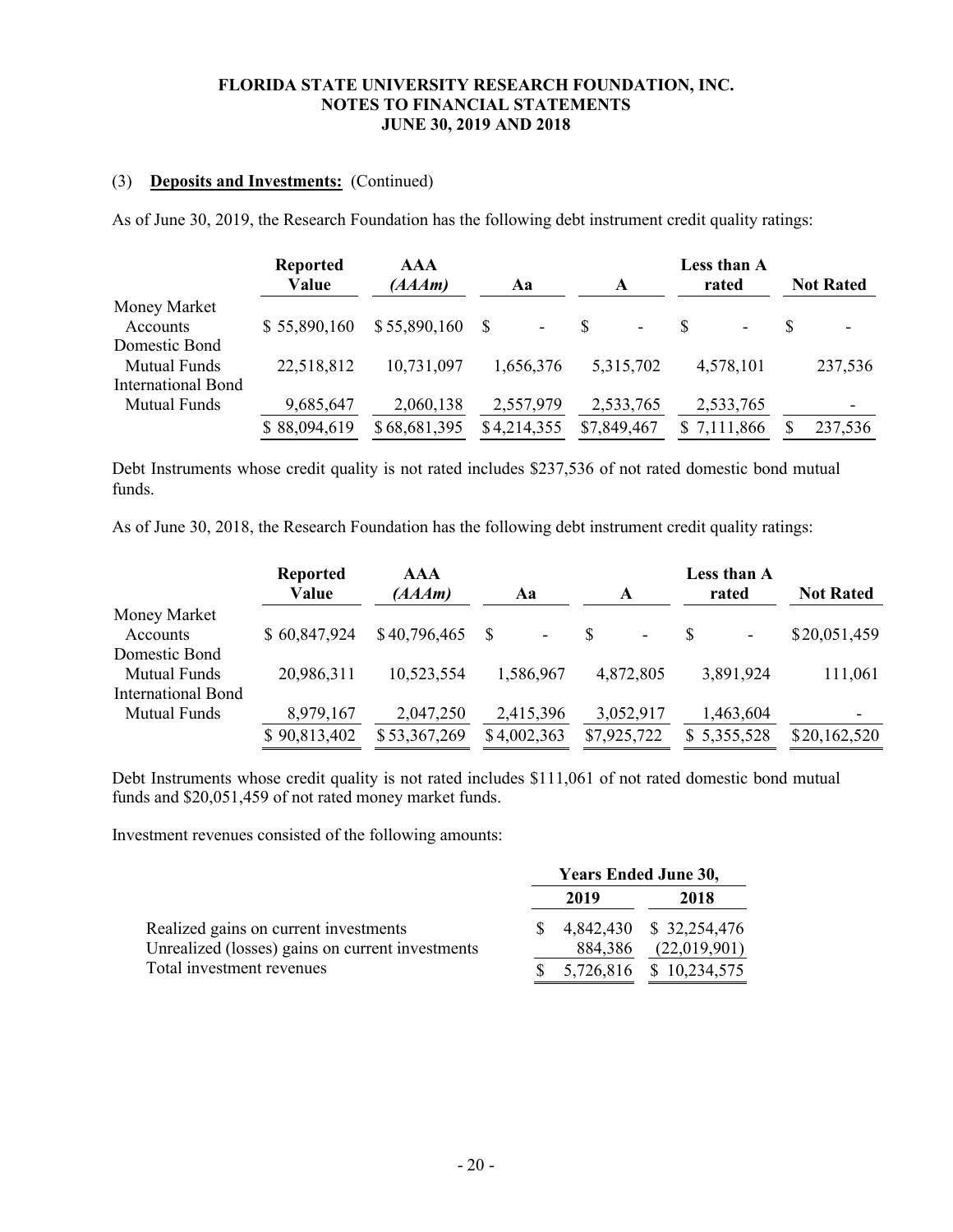# (3) **Deposits and Investments:** (Continued)

*Custodial credit risk*––Custodial credit risk is the risk of loss attributed to the magnitude of the Research Foundation's investments held by outside parties. Deposits with financial institutions are insured by the Federal Deposit Insurance Corporation up to \$250,000 per depositor or collateralized with securities in Florida's multiple financial institution collateral pool pursuant to Chapter 280, Florida Statutes. At June 30, 2019, bank deposits did not exceed the \$250,000 FDIC limit. At June 30, 2018, bank deposits exceeded the \$250,000 FDIC limit by \$957,488. The Research Foundation has not experienced any losses in such accounts.

*Partnership investment*––During the year ended June 30, 2019 the Research Foundation acquired an additional 17.5% equity holding in a Florida Limited Liability Company that is in the business of producing materials resulting from intellectual property of Florida State University. During the year ended June 30, 2018 the Research Foundation acquired an initial 17.5% equity holding in the Florida Limited Liability Company. Partnership investment is reported as a non-current investment and is recorded at fair value using the cost approach.

*Concentration of credit risk––*The financial instruments exposed to concentrations of credit risk consist primarily of cash, cash equivalents, and investments. All investment transactions have credit exposure to the extent that a counterparty may default on an obligation to the Research Foundation. Credit risk is a consequence of carrying investment positions. To manage credit risk, the Research Foundation limits its exposure by investing primarily in the SBA investment pools and Vanguard Mutual Funds, which invest in higher quality investments with varying maturity rates.

As of September 30, 2018, Standard and Poor's Ratings Services assigned its "AAAm" principal stability fund rating to Florida PRIME. The occurrence of an event that has a material impact on liquidity or operations of the trust fund can cause limits on contributions or withdrawals. During the fiscal year there were no redemption fees or maximum transaction amounts, or any other requirements that serve to limit a participant's daily access to 100% of their account value. Separate financial statements for the pool are available by contacting the Florida State Board of Administration.

*Interest rate risk*––Interest rate risk is the risk that changes in interest rates will adversely affect the fair value of an investment. In accordance with its investment policy, the Research Foundation minimizes interest rate risk by limiting the average duration of the fixed income portfolio to not exceed the average duration of the broad US fixed income market – approximately six years as well as a maturity limit of nine years.

*Foreign currency risk*––Foreign currency risk is the risk that changes in exchange rates will adversely affect the fair value of an investment or deposit.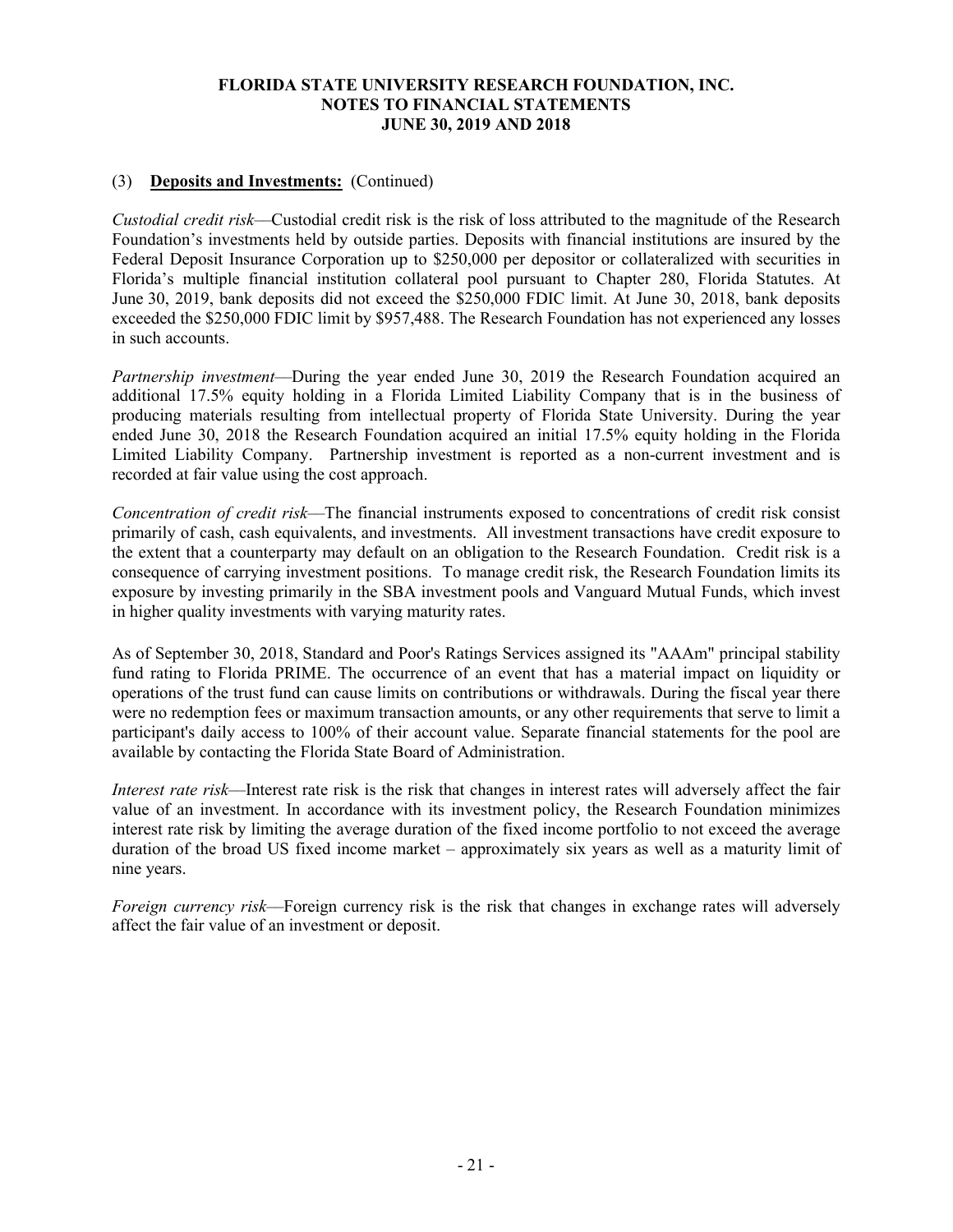# (3) **Deposits and Investments:** (Continued)

The Research Foundation has no formal investment policy with regard to foreign currency risk for the investments, consisting of various Vanguard mutual funds which all state that there are inherent risks involved when investing in international securities through mutual funds that are not present with investments in domestic securities. The following table summarizes the Research Foundation's exposure to foreign currency risk in U.S. dollars as of June 30, 2019:

|                     | <b>Equity</b>  | <b>Total</b>  |           |                    | <b>Equity</b>    | <b>Total</b> |
|---------------------|----------------|---------------|-----------|--------------------|------------------|--------------|
| Australian Dollar   | 677,679<br>\$. | <sup>\$</sup> | 677,679   | Malaysian Ringgit  | 73,598           | 73,598       |
| Brazilian Real      | 291,519        |               | 291,519   | Mexican Peso       | 117,334          | 117,334      |
| Canadian Dollar     | 925,495        |               | 925,495   | New Zealand Dollar | 28,993           | 28,993       |
| Chilean Peso        | 25,648         |               | 25,648    | Norwegian Krone    | 165,287          | 165,287      |
| Chinese Yuan        | 26,763         |               | 26,763    | Pakistani Rupee    | 3,345            | 3,345        |
| Colombian Peso      | 7,806          |               | 7,806     | Philippine Peso    | 34,569           | 34,569       |
| Czech Koruna        | 4,460          |               | 4,460     | Polish Złoty       | 30,108           | 30,108       |
| Danish Krone        | 324,109        |               | 324,109   | Qatari Riyal       | 34,569           | 34,569       |
| Egyptian Pound      | 5,576          |               | 5,576     | Russian Ruble      | 90,324           | 90,324       |
| Euro                | 5,657,642      |               | 5,657,642 | Saudi Arabia Riyal | 41,259           | 41,259       |
| Great Britain Pound | 2,438,331      |               | 2,438,331 | Singapore Dollar   | 263,844          | 263,844      |
| Hong Kong Dollar    | 1,825,820      |               | 1,825,820 | South African Rand | 235,287          | 235,287      |
| Hungarian Forint    | 7,806          |               | 7,806     | Swedish Krona      | 479,304          | 479,304      |
| Indian Rupee        | 415,286        |               | 415,286   | Swiss Franc        | 1,438,074        | 1,438,074    |
| Indonesian Rupiah   | 77,043         |               | 77,043    | New Taiwan Dollar  | 407,449          | 407,449      |
| Israeli New Shekel  | 36,799         |               | 36,799    | Thai Baht          | 184,185          | 184,185      |
| Japanese Yen        | 3,174,610      |               | 3,174,610 | Turkish Lira       | 27,110           | 27,110       |
| Korean Won          | 649,623        |               | 649,623   | UAE Dirham         | 22,302           | 22,302       |
| Kuwait Dinar        | 21,187         |               | 21,187    | <b>Total</b>       | \$<br>20,270,143 | \$20,270,143 |

#### **Currency by Investment and Fair Value**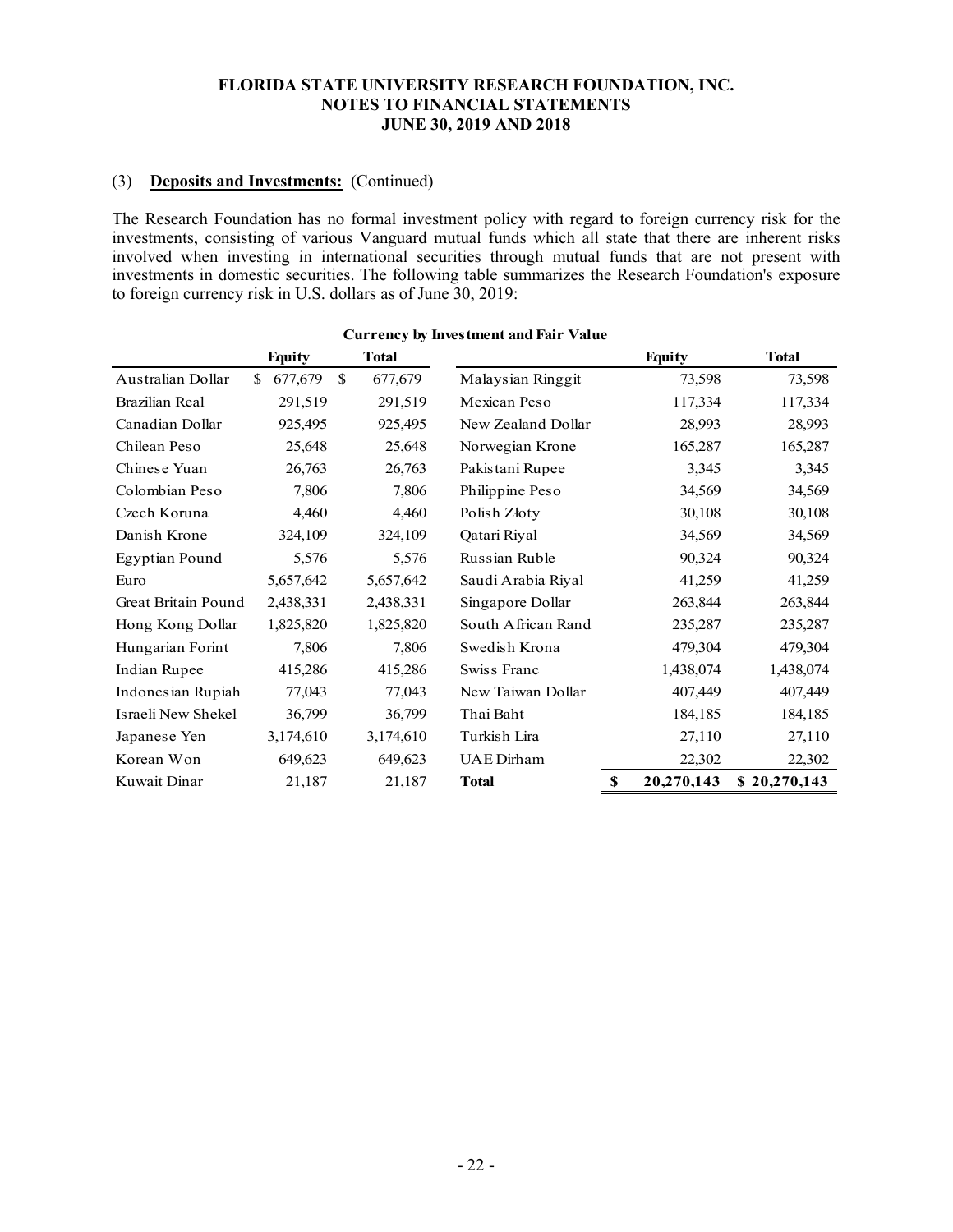# (3) **Deposits and Investments:** (Continued)

The following table summarizes the Research Foundation's exposure to foreign currency risk in U.S. dollars as of June 30, 2018:

| $C$ un che $\mathbf{v}$ by moesument and rain $\mathbf{v}$ and |               |     |              |                    |               |              |  |  |  |
|----------------------------------------------------------------|---------------|-----|--------------|--------------------|---------------|--------------|--|--|--|
|                                                                | Equity        |     | <b>Total</b> |                    | <b>Equity</b> | <b>Total</b> |  |  |  |
| Australian Dollar                                              | \$<br>629,696 | \$. | 629,696      | Mexican Peso       | 78,687        | 78,687       |  |  |  |
| Brazilian Real                                                 | 220,792       |     | 220,792      | New Taiwan Dollar  | 52,602        | 52,602       |  |  |  |
| <b>British Pound</b>                                           | 2,882,155     |     | 2,882,155    | New Zealand Dollar | 25,047        | 25,047       |  |  |  |
| Canadian Dollar                                                | 946,231       |     | 946,231      | Norwegian Krone    | 209,767       | 209,767      |  |  |  |
| Chilean Peso                                                   | 28,482        |     | 28,482       | Pakistani Rupee    | 4,655         | 4,655        |  |  |  |
| Chinese Yuan                                                   | 1,131,926     |     | 1,131,926    | Peruvian Sol       | 6,982         | 6,982        |  |  |  |
| Colombian Peso                                                 | 8,755         |     | 8,755        | Philippine Peso    | 32,739        | 32,739       |  |  |  |
| Czech Koruna                                                   | 4,433         |     | 4,433        | Polish Złoty       | 27,928        | 27,928       |  |  |  |
| Danish Krone                                                   | 121,576       |     | 121,576      | Qatari Riyal       | 19,616        | 19,616       |  |  |  |
| Egyptian Pound                                                 | 5,541         |     | 5,541        | Russian Ruble      | 92,701        | 92,701       |  |  |  |
| Euro                                                           | 5,491,801     |     | 5,491,801    | Singapore Dollar   | 238,999       | 238,999      |  |  |  |
| Hong Kong Dollar                                               | 627,193       |     | 627,193      | South African Rand | 204,769       | 204,769      |  |  |  |
| Hungarian Forint                                               | 7,093         |     | 7,093        | Swedish Krona      | 576,993       | 576,993      |  |  |  |
| Indian Rupee                                                   | 368,484       |     | 368,484      | Swiss Franc        | 1,150,880     | 1,150,880    |  |  |  |
| Indonesian Rupiah                                              | 96,095        |     | 96,095       | New Taiwan Dollar  | 344,337       | 344,337      |  |  |  |
| Israeli New Shekel                                             | 39,787        |     | 39,787       | Thai Baht          | 168,026       | 168,026      |  |  |  |
| Japanese Yen                                                   | 3,586,514     |     | 3,586,514    | Turkish Lira       | 44,773        | 44,773       |  |  |  |
| Korean Won                                                     | 654,156       |     | 654,156      | <b>UAE</b> Dirham  | 19,284        | 19,284       |  |  |  |
| Malaysian Ringgit                                              | 73,367        |     | 73,367       | <b>Total</b>       | \$20,222,862  | \$20,222,862 |  |  |  |

#### **Currency by Investment and Fair Value**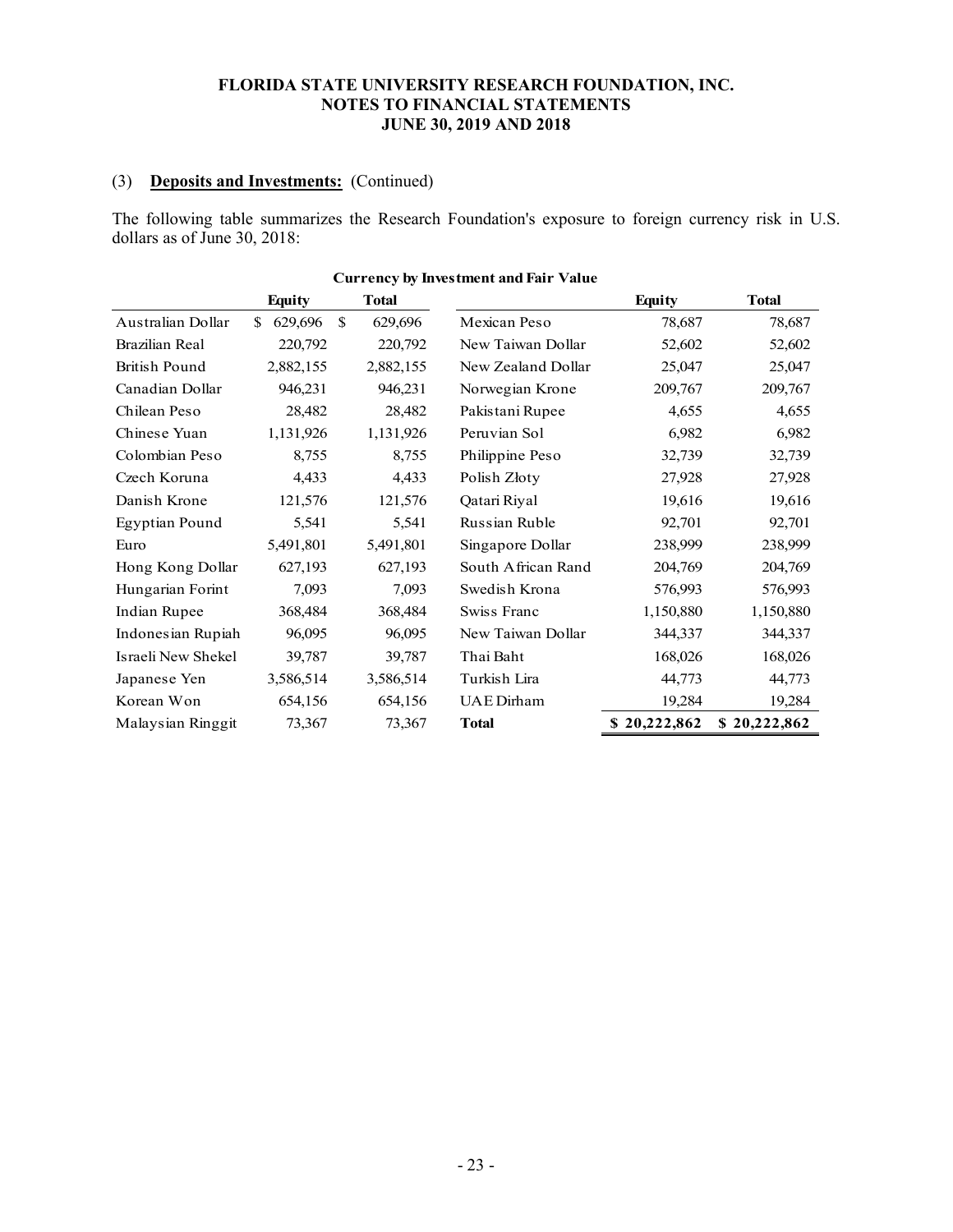## (4) **License Fees & Royalty Receivables, Grant Receivables, and Accounts Receivable:**

License fees and royalties receivables consist of the following as of the years ended June 30:

|                                                                                 | <b>June 30,</b> |                    |
|---------------------------------------------------------------------------------|-----------------|--------------------|
|                                                                                 | 2019            | 2018               |
| License fees and royalties receivable, gross<br>Allowance for doubtful accounts |                 | 207,486 \$ 150,880 |
| License fees and royalties receivable, net                                      | 207,486 \$      | 150,880            |

Grants receivables consist of the following as of the years ended June 30:

|                                                             | <b>June 30,</b>                  |  |      |
|-------------------------------------------------------------|----------------------------------|--|------|
|                                                             | 2019                             |  | 2018 |
| Grants receivable, gross<br>Allowance for doubtful accounts | $\frac{1}{277,805}$ \$ 1,120,493 |  |      |
| Grants receivable, net                                      | $$1,777,805$ $$1,120,493$        |  |      |

Accounts receivable – other consists of the following as of the years ended June 30:

|                                                       |   | <b>June 30,</b> |           |
|-------------------------------------------------------|---|-----------------|-----------|
|                                                       |   | 2019            | 2018      |
| Due from Florida State University, gross              | S | 2,860           | 1,889     |
| Building receivables, gross                           |   | 100             | 100       |
| Patent & license cost reimbursement receivable, gross |   | 435,505         | 400,132   |
| Allowance for doubtful accounts                       |   | (114, 712)      | (54, 472) |
| Accounts Receivable – other, net                      |   | 323,753         | 347,649   |

## (5) **Deposits held with Florida State University:**

Deposits held with the University consist of a deposit balance of \$3,425,565 related to the architectural and engineering design agreement for the Inter-disciplinary Research and Commercialization Building (IRCB) entered into on May 4, 2015, and a deposit of \$789,803 made during the current fiscal year related to current building renovations. The IRCB balance of \$3,425,565 includes \$2,945,000 paid to the University as well as \$480,565 in architectural costs related to the IRCB project. As of the years ended June 30, the deposits held with Florida State University were as follows:

|                          |    | <b>June 30,</b>          |  |                        |  |  |
|--------------------------|----|--------------------------|--|------------------------|--|--|
|                          |    | 2019                     |  | 2018                   |  |  |
| <b>Beginning Balance</b> | \$ |                          |  | 3,425,565 \$ 3,425,565 |  |  |
| Additions                |    | 789,803                  |  |                        |  |  |
| Deductions               |    | $\overline{\phantom{0}}$ |  |                        |  |  |
| <b>Ending Balance</b>    | S  | 4,215,368                |  | 3,425,565              |  |  |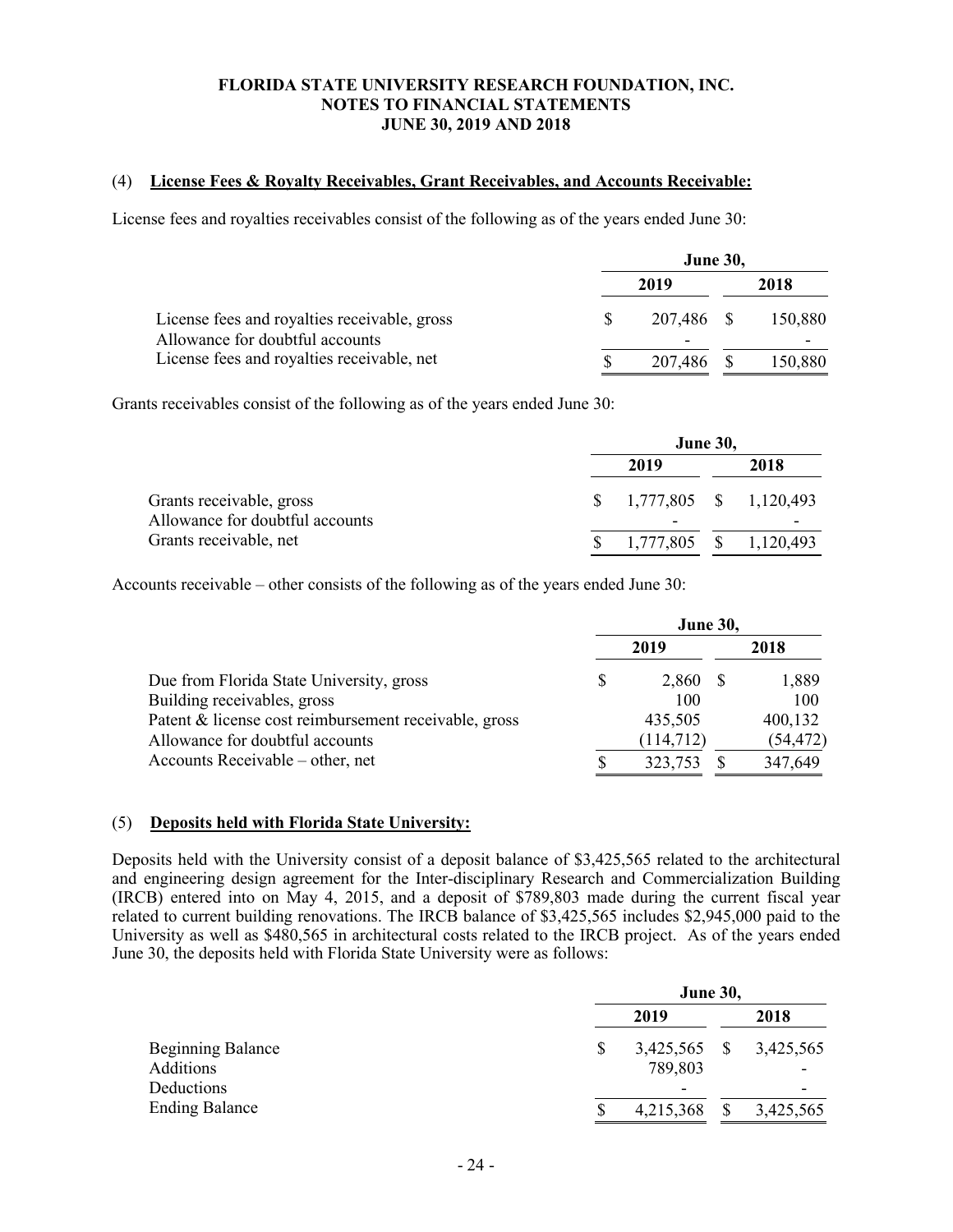# (6) **Notes Receivable:**

On May 19, 2015, the Research Foundation entered into a joint agreement with the Florida State University College of Medicine to plan and design a site for the purchase and installation of a Functional Magnetic Resonance Imaging Machine (fMRI). The Research Foundation provided a non-interest bearing loan to the College of Medicine for \$1,000,000. The College of Medicine fMRI project was completed in June 2017 and is currently in use. The loan agreement calls for annual payments of \$200,000 beginning October 1, 2017 and ending October 1, 2021. During the year, an unexpended balance in the project account in the amount of \$52,633 was received and applied against the loan balance. In accordance with the loan agreement, the remaining payments have been reduced proportionately to \$182,456. As of June 30, 2019, the current loan balance is \$547,367.

On September 14, 2011, the Research Foundation provided an entrepreneurial cash advance in the amount of \$25,000 to BioFront Technologies, Inc., a spinoff of intellectual property developed at Florida State University. The purpose of the advance was to accelerate license negotiations and technical/product development. The non-interest bearing advance was to be repaid by June 1, 2016 or a mutually agreeable repayment schedule was to be negotiated. On April 26, 2017, a repayment schedule was established with monthly payments beginning in July 2017 and continuing through January 2020. Payments in the amount of \$9,500 were received during the year reducing the balance at June 30, 2019 to \$8,000.

On August 15, 2018, the Research Foundation provided an \$8,000,000 loan bearing interest of 3.25% to the Florida State University Board of Trustees for and on behalf of its Department of Intercollegiate Athletics (the Department) to fund the Seminole Golf Course and Club Capital Improvement Project. The promissory note calls for monthly payments of \$123,778 beginning January 15, 2019 and ending on December 15, 2024, with interest accruing from August 15, 2018 through the first payment on January 15, 2019. The Department intends to fund the repayment from pledged donations to the Seminole Golf Course and Club Capital Improvement Project. Payments in the amount of \$743,642 (principal and interest) were received during the year reducing the balance at June 30, 2019 to \$7,481,404.

# (7) **Royalty Allocations Payable:**

*Inventor's royalty allocation payable* — The inventors' allocations payable is comprised of monies due to individuals responsible for the development of various patented or copyrighted research. As royalties are accrued, the Research Foundation calculates the amount due to the inventors, and records an expense and accrues a liability for this amount. Subsequent distributions are then charged against the accrued liability in the following fiscal year. As of June 30, 2019 and 2018, the inventors' allocations payable balance was \$311,576 and \$269,515, respectively.

*Departmental royalty allocation payable ––* The inventors' department allocations payable makes up the largest piece of this liability. The department or unit of which the inventor is a member receives a percentage of royalties earned. When royalties are accrued, the Research Foundation calculates the amount due to the department and records an expense and a liability. Allocations stay on deposit with the Research Foundation and departments have authority to spend down the balance on research-related items. At year end, the payable reflects amounts earned and available to the departments. As of June 30, 2019 and 2018, the inventors' department allocations payable balance was \$1,907.105 and \$1,446,212, respectively.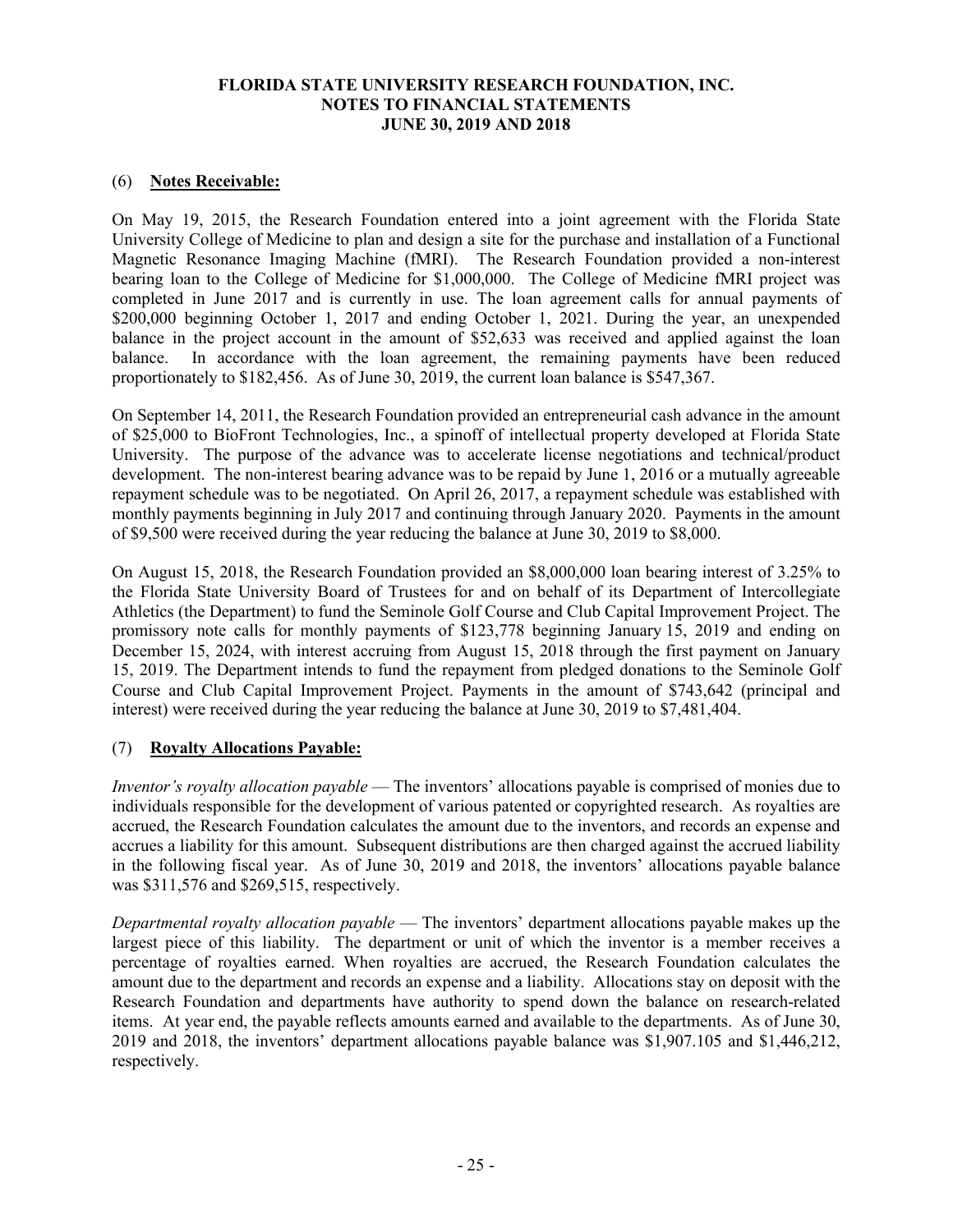## (8) **Patent and Licensing Costs:**

Patent and licensing costs activity for the years ended June 30 are as follows:

|                                                                                 |                              | <b>June 30,</b> |                         |
|---------------------------------------------------------------------------------|------------------------------|-----------------|-------------------------|
|                                                                                 | 2019                         |                 | 2018                    |
| Patent & licensing costs, gross<br>Reimbursements collected & receivable, gross | $1,653,913$ \$<br>(499, 475) |                 | 1,011,254<br>(534, 522) |
| Increase in allowance for doubtful accounts                                     | $\overline{\phantom{0}}$     |                 |                         |
| Patent & licensing costs, net                                                   | 1,154,438                    |                 | 476,732                 |

## (9) **Unearned Restricted Revenue:**

Unearned restricted revenue consists of the unexpended portions of contracts and grants that are being administered by the Research Foundation. Revenue is recognized only to the extent expenses are incurred in executing the applicable contracts and grants.

Changes in unearned restricted revenue from these contracts and grants consist of the following:

|                                                  | 2019         | 2018        |
|--------------------------------------------------|--------------|-------------|
| <b>Beginning balance</b>                         | 9,583,062    | 10,676,868  |
| Contracts and grants receipts                    | 15,843,965   | 10,316,254  |
| Restricted contracts and grants expenditures     | (11,094,874) | (9,868,280) |
| Administrative contracts and grants expenditures | (1,314,462)  | (1,541,780) |
| <b>Ending balance</b>                            | 13,017,691   | 9,583,062   |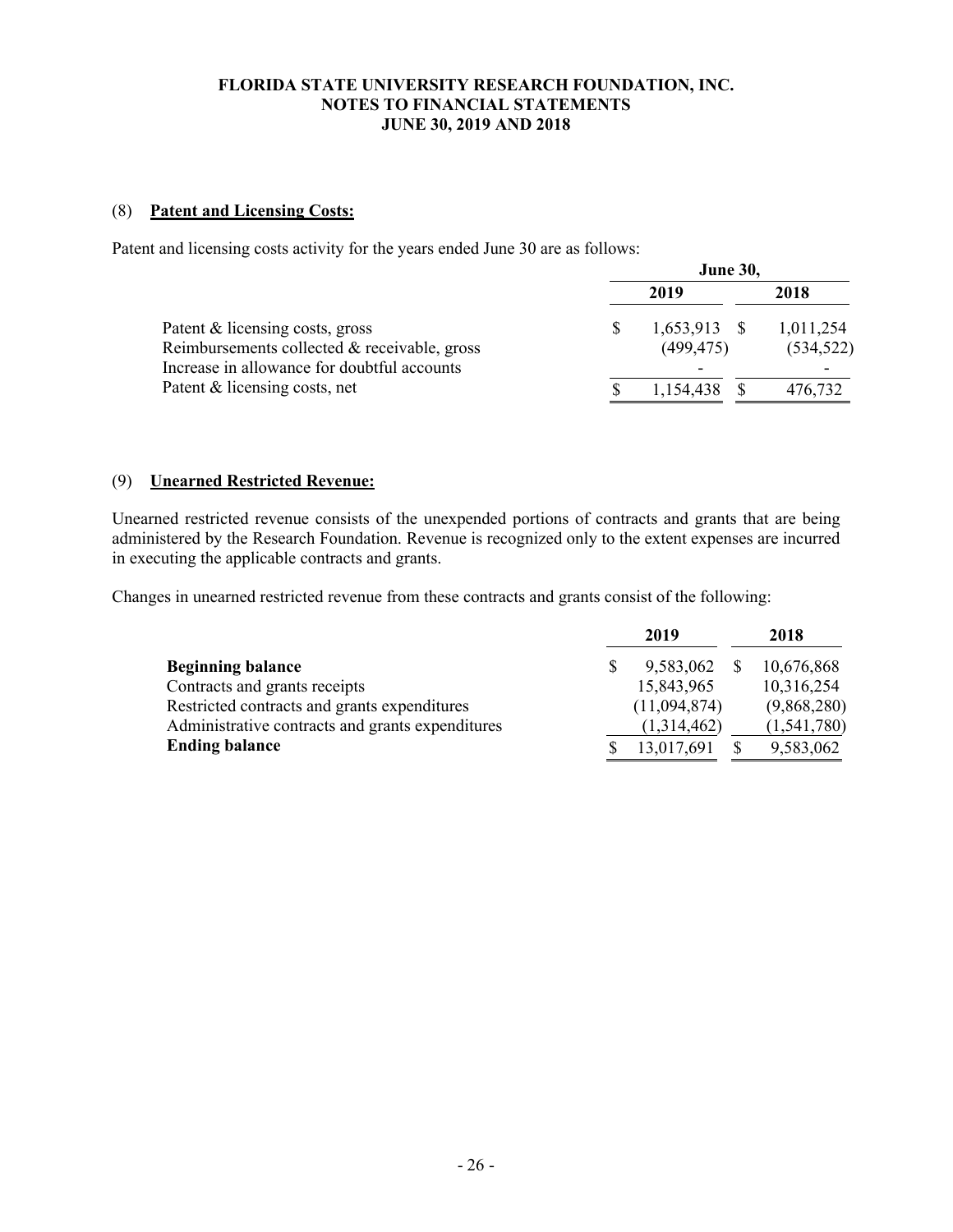## (10) **Lease Payments in Advance:**

#### Materials Research Building

The Research Foundation entered into an agreement with the University to construct the Materials Research Building. The costs of construction were to be funded primarily by the University and supplemented with additional funds by the Research Foundation. The construction of the building was substantially complete in December 2008. Costs expended by the Research Foundation net of University reimbursements were \$2,059,067. The Research Foundation entered into a lease agreement with the University to manage the building. The lease agreement between the University and the Research Foundation does not meet the criteria for a capital lease; therefore, the Research Foundation has classified the payments as a Lease Payment in Advance. The lease payment in advance balance as of June 30, 2019 is \$1,380,398 including accumulated amortization of \$678,667. The lease payment in advance balance as of June 30, 2018 is \$1,446,133 including accumulated amortization of \$612,934. The payment in advance will be amortized over the life of the lease, which runs through June 30, 2040, using the straightline method.

## Aero-Propulsion, Mechatronics, and Energy (AME) Building

During fiscal year 2008, the Research Foundation entered into an agreement with the University to construct the AME Building. The costs of construction were to be funded primarily by the University and supplemented with additional funds by the Research Foundation. The construction of the building began in fiscal year 2009 and was substantially complete in December 2011. Costs expended by the Research Foundation net of University reimbursements were \$674,232. The Research Foundation entered into a lease agreement with the University to manage the building. The lease agreement between the University and Research Foundation does not meet the criteria for a capital lease; therefore, the Research Foundation has classified the payments as a Lease Payment in Advance. The lease payment in advance balance as of June 30, 2019 is \$517,074 including accumulated amortization of \$157,158. The lease payment in advance balance as of June 30, 2018 is \$538,298 including accumulated amortization of \$135,932. The payment in advance will be amortized over the life of the lease, which runs through June 30, 2043, using the straight-line method.

## (11) **Building, Land, Land Improvements, Construction in Progress and Equipment:**

During fiscal year 2015, Chieftan, Inc., purchased land with a building referred to as the Chieftan Green Apartment Complex (Complex) with the intention to demolish the facility and build a research building in the future after renting out the facility for a few years. During fiscal year 2016, ownership of the Complex was transferred from Chieftan, Inc., to the Research Foundation. The Complex consisted of 20 residential rental units. The total acquisition cost of \$1,493,941 includes building and land of \$952,287 and \$541,654, respectively. The building was being depreciated over the life of the asset, using the straightline method.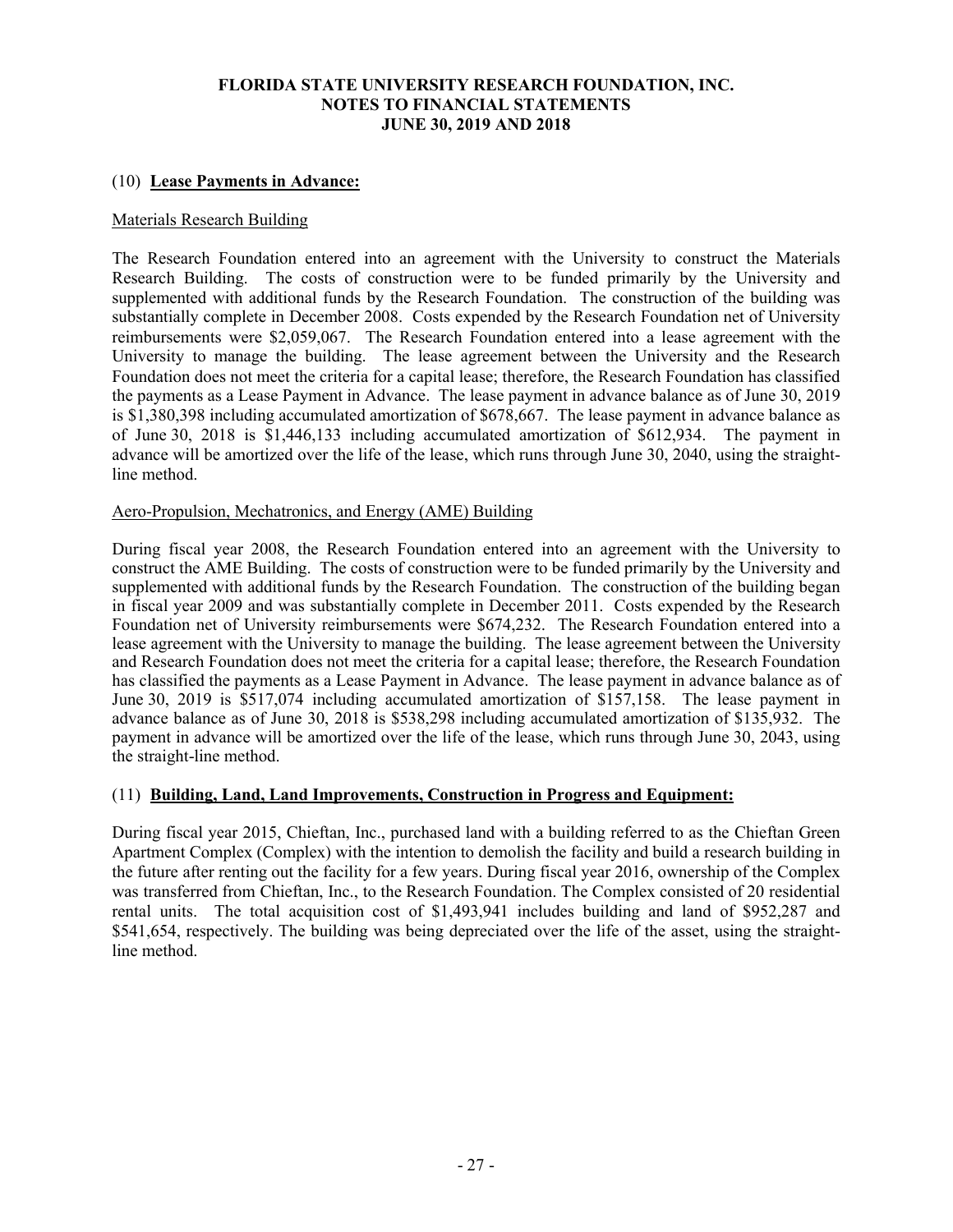## (11) **Building, Land, Land Improvements, Construction in Progress and Equipment:** (Continued)

The Complex was demolished once the leases ended July 31, 2018, and a parking lot is planned to be constructed for temporary use. Demolition costs were \$91,682 and were recorded as an investment in land improvement. Also, the Research Foundation determined that at the time of purchase, excess cost was allocated to the value of the building, as the original intent of the Cheiftan property was to demolish the facility and construct a research building. Subsequent to demolition, the Research Foundation reclassified the undepreciated purchase price of the building (\$833,663) to Land. The temporary parking lot to be constructed is to be managed by Florida State University Parking and Transportation and will provide revenue to the Research Foundation. The long-term purpose of the property continues to be the building of a biomedical facility on the property.

Additionally, in August 2018, the Research Foundation purchased property adjacent to the Chieftan Green Apartment Complex, to provide additional land for the future biomedical facility. The purchase price of \$333,318 was allocated entirely to land. The Research Foundation plans to demolish the existing building on this property to expand the planned temporary parking lot on the Chieftan Green Apartment Complex property.

Additionally, the Research Foundation in conjunction with the Florida State University Vice President of Research Office began construction on a renovation to Building B.

The Research Foundation also purchased audio visual equipment during the year, which is included in the equipment table below.

Lastly, at June 30, 2019 and June 30, 2018, land consists of the Complex land and a donated property related to the gift annuity program as described in Note 13.

Building activity for the year ended June 30, 2019, was as follows:

|                                | <b>Balance</b> |                     |  |                          |                  | <b>Balance</b> |   |
|--------------------------------|----------------|---------------------|--|--------------------------|------------------|----------------|---|
|                                |                | <b>July 1, 2018</b> |  | <b>Additions</b>         | <b>Deletions</b> | June 30, 2019  |   |
| <b>Building</b>                |                | 952,287 \$          |  | $\overline{\phantom{a}}$ | $(952, 287)$ \$  |                |   |
| Less: Accumulated depreciation |                | (115, 738)          |  | (2,886)                  | 118,624          |                | - |
| Total                          | S              | 836,549             |  | $(2,886)$ \$             | $(833,663)$ \$   |                |   |

Building activity for the year ended June 30, 2018, was as follows:

|                                | <b>Balance</b><br><b>July 1, 2017</b> | <b>Additions</b> |                          |  | <b>Deletions</b>         |  | <b>Balance</b><br>June 30, 2018 |
|--------------------------------|---------------------------------------|------------------|--------------------------|--|--------------------------|--|---------------------------------|
| Building                       | 952,287 \$                            |                  | $\overline{\phantom{a}}$ |  | -                        |  | 952,287                         |
| Less: Accumulated depreciation | (81, 109)                             |                  | (34,629)                 |  | $\overline{\phantom{0}}$ |  | (115, 738)                      |
| Total                          | 871,178                               |                  | $(34,629)$ \$            |  | $\overline{\phantom{a}}$ |  | 836,549                         |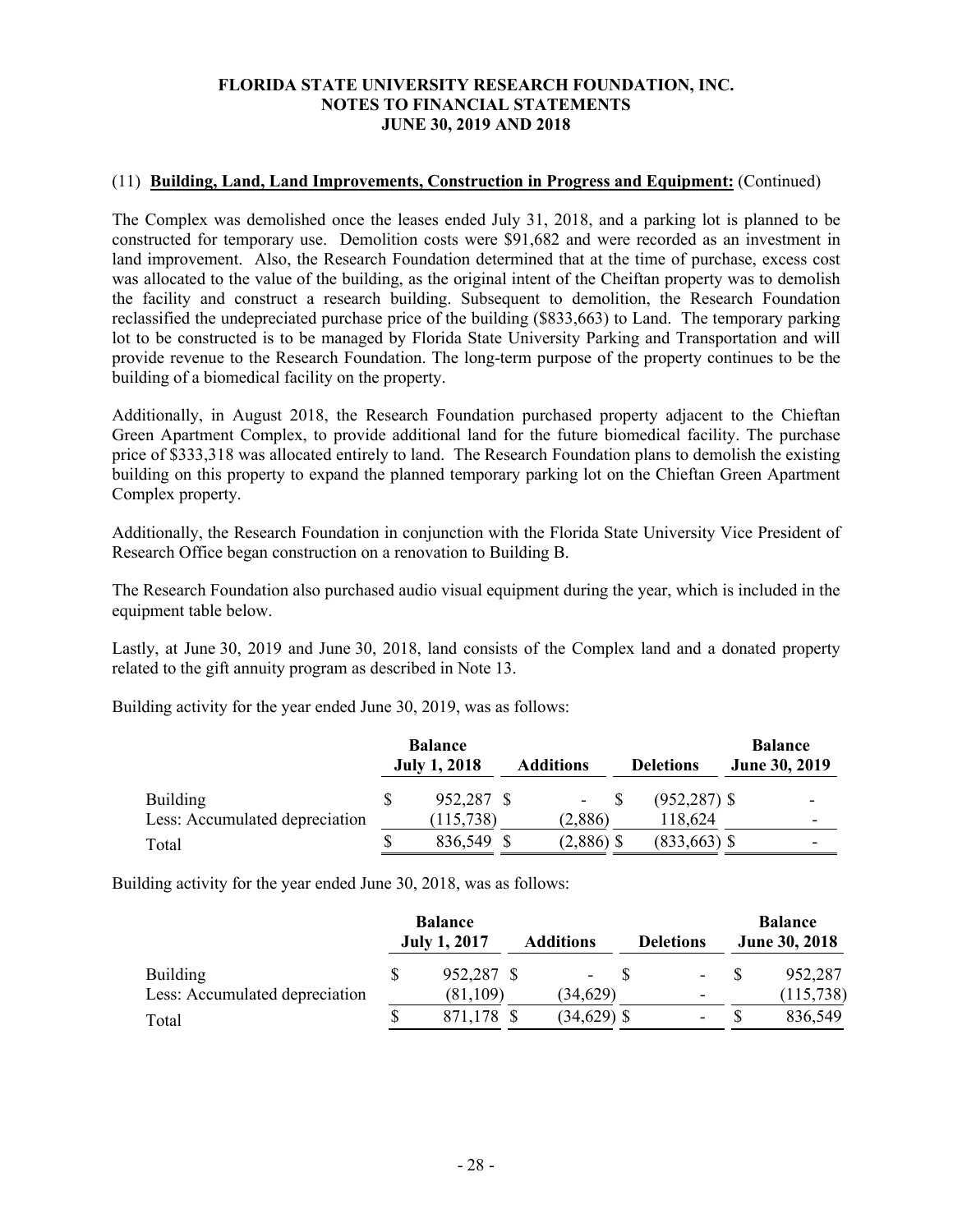# (11) **Building, Land, Land Improvements, Construction in Progress and Equipment:** (Continued)

Land and land improvements activity for the year ended June 30, 2019, was as follows:

|                            | <b>Balance</b><br><b>July 1, 2018</b> |  | <b>Additions</b> |                           | <b>Deletions</b> |       | <b>Balance</b><br><b>June 30, 2019</b> |
|----------------------------|---------------------------------------|--|------------------|---------------------------|------------------|-------|----------------------------------------|
| Land and land improvements |                                       |  |                  | 1,326,654 \$ 1,258,664 \$ |                  | $-$ S | 2,585,318                              |

Land and land improvements activity for the year ended June 30, 2018, was as follows:

|                            | <b>Balance</b><br><b>July 1, 2017</b> | Additions |       | <b>Deletions</b> | <b>Balance</b><br><b>June 30, 2018</b> |  |
|----------------------------|---------------------------------------|-----------|-------|------------------|----------------------------------------|--|
| Land and land improvements |                                       |           | $-$ S |                  | $-$ \$ 1,326,654                       |  |

Construction in progress activity for the year ended June 30, 2019, was as follows:

|                          | <b>Balance</b><br><b>July 1, 2018</b> |  |  | Additions         | <b>Deletions</b> | <b>Balance</b><br><b>June 30, 2019</b> |         |  |
|--------------------------|---------------------------------------|--|--|-------------------|------------------|----------------------------------------|---------|--|
| Construction in progress |                                       |  |  | $-$ \$ 175,451 \$ |                  | $-$ S                                  | 175,451 |  |

Equipment activity for the year ended June 30, 2019, was as follows:

|                                |   | <b>Balance</b><br><b>July 1, 2018</b> | <b>Additions</b> | <b>Deletions</b>         | <b>Balance</b><br><b>June 30, 2019</b> |
|--------------------------------|---|---------------------------------------|------------------|--------------------------|----------------------------------------|
| Equipment                      |   | $\sim$                                | 72.997 \$        | $\overline{\phantom{a}}$ | 72,997                                 |
| Less: Accumulated depreciation |   | $\overline{\phantom{0}}$              | (3,925)          | $\qquad \qquad$          | (3,925)                                |
| Total                          | S | $\overline{\phantom{a}}$              | 69,072           | $\overline{\phantom{0}}$ | 69,072                                 |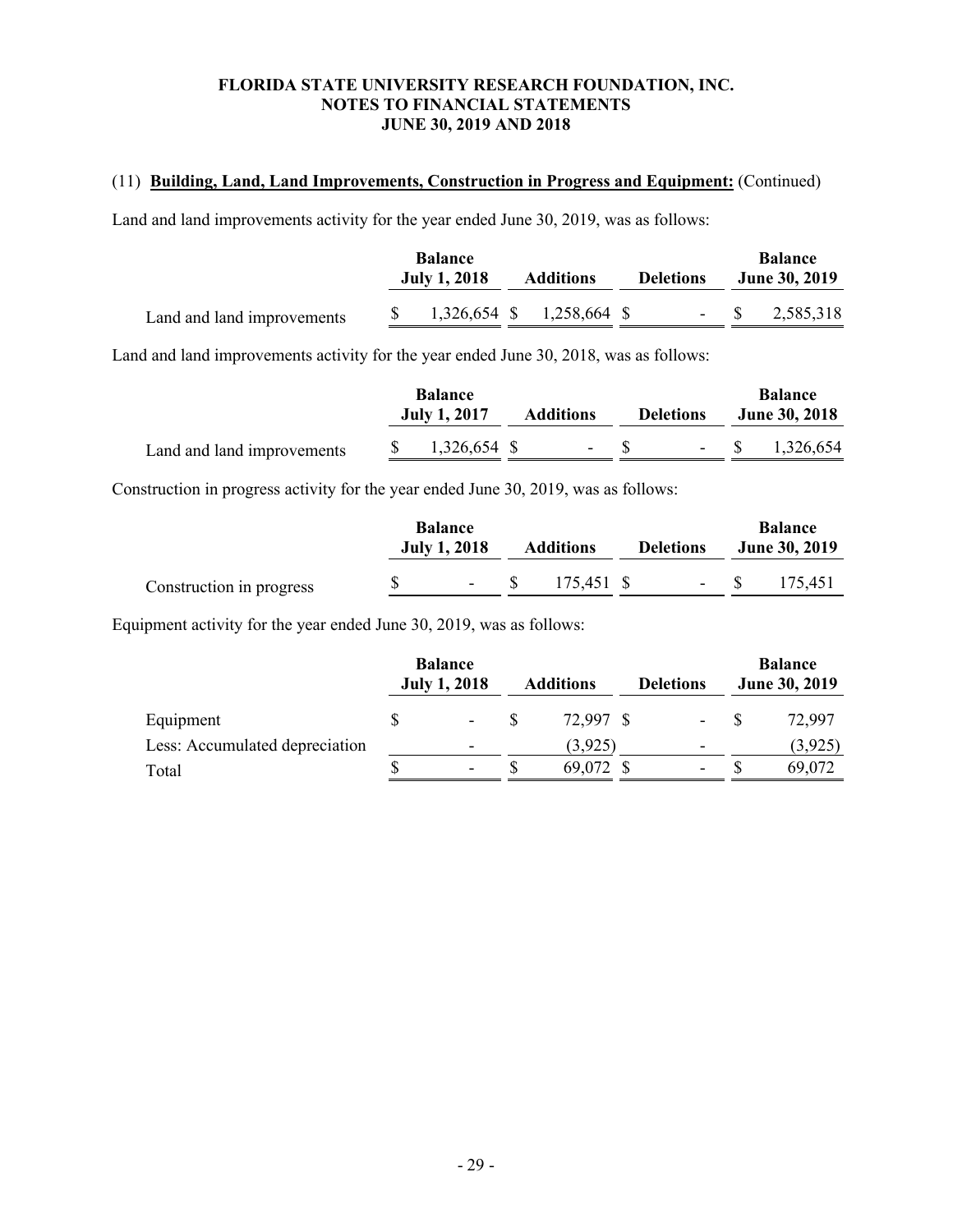# (12) **Capital Leases:**

The Research Foundation operates all or portions of seven buildings as lessor. Building A and Building B have their construction costs capitalized in these financial statements as capital leases. The Research Foundation has guaranteed bonds associated with the construction of each of these buildings as described in the following section. Under the agreements, the Research Foundation receives rents, pays part of the operating costs, and is responsible for making the debt service payments on the related bonds. Construction costs for each of these buildings were funded from bond proceeds and the discounted present value of the debt payments were recorded as obligations under capital lease liabilities.

In August 2018, the Research Foundation began renovations to the third floor of Building B. The FSU Foundation vacated space in Building B on August 16, 2018. The Research Foundation had identified six new and expanding research centers to move into the available space. Building B needed varying degrees of renovation to meet the needs of the incoming tenants. The renovations for Building B, third floor, were completed in June 2019 at a cost of \$665,900. As of June 30 2019, the renovated space is fully occupied. In June 2019, renovations began on the second floor of Building B and specified space on the third floor of Building A. The estimated cost to complete the renovations is approximately \$835,000. These renovations were completed in August 2019. The renovation costs are reported as property under capital lease and will be amortized over the remaining life of the lease as of the date construction is completed.

The Materials Research Building and AME Building described in Note 10 have various lease payments in advance recognized by the Research Foundation in addition to being operated by the Research Foundation as lessor. Two other buildings, 3000 Commonwealth and 3200 Commonwealth, are owned by Florida State University as of June 30, 2019, and are fully or partially managed/leased by the Research Foundation.

The following paragraphs describe the terms of the bonds that the Research Foundation has guaranteed, details the capitalized costs and amortization associated with the property under capital leases, provides a schedule of annual debt obligations, and summarizes minimum lease payments to be received under current leases in force for the buildings leased by the Research Foundation.

## **Obligations under Capital Leases – Guaranty Agreements**

Prior to 2013, The Research Foundation entered into a guaranty agreement for the issuance of Florida Board of Education Series 2001 Revenue Bonds, the proceeds of which were used to construct research and development facilities (Buildings A and B) for the benefit of the University. On January 4, 2013, the Research Foundation entered into a guaranty agreement for the issuance of \$11,920,000 of Series 2012 Revenue Refunding Bonds by the Florida Board of Governors. The proceeds, together with \$5 million of available funds from the Research Foundation, were used to refund all of the outstanding Florida Board of Education Series 2001 Revenue Bonds, and to pay costs of issuance. All rents are collected by the Research Foundation and debt service payments are secured and paid from pledged lease payments received by the Research Foundation from the occupants of the Research Foundation buildings. The bonds bear interest ranging from 3.00% to 4.00%. The refunding resulted in a reduction in future minimum lease payments of \$11,053,435 over the next nineteen years and obtained a present value savings of \$3,792,528.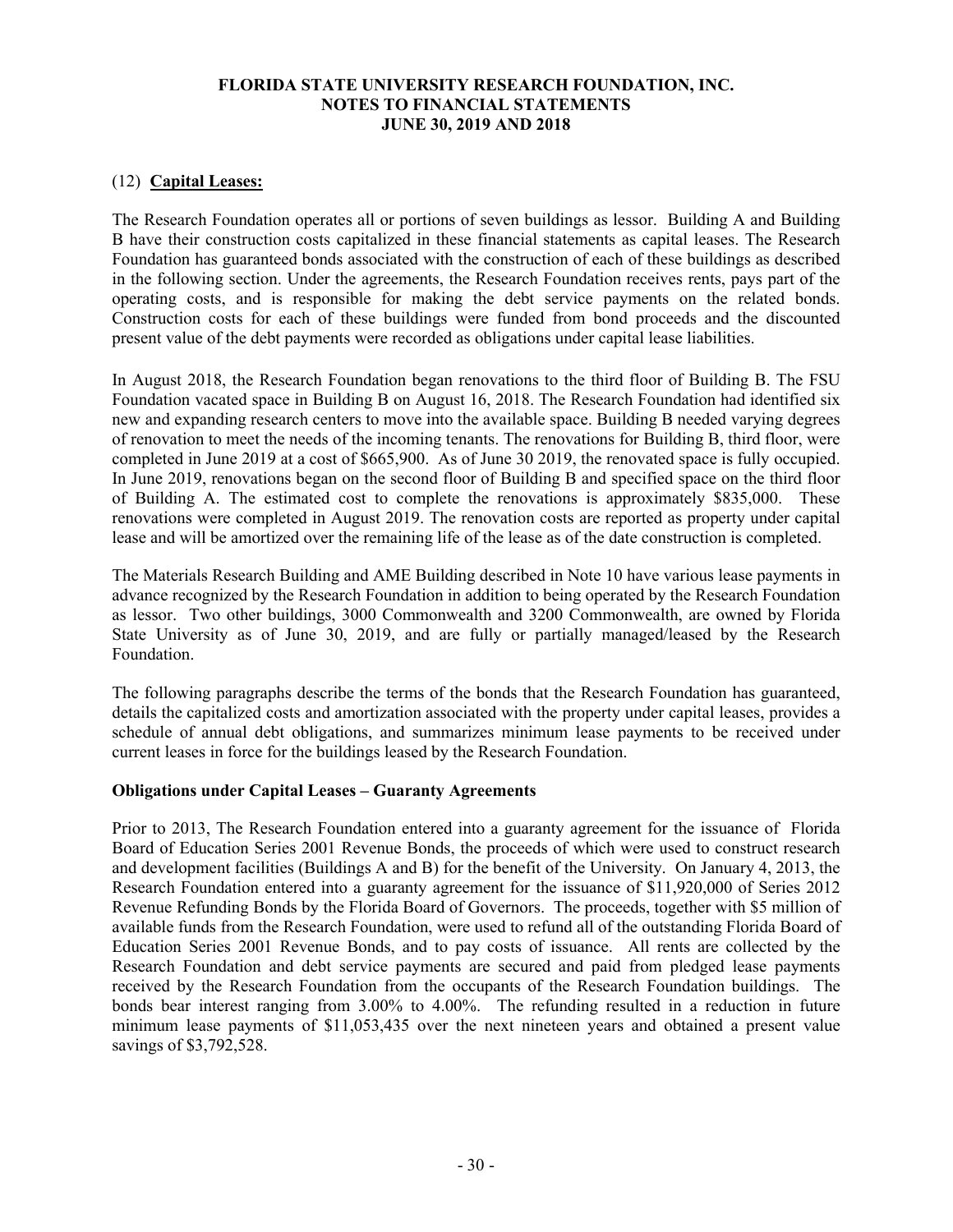# (12) **Capital Leases:** (Continued)

### **Amortization of Capitalized Costs**

Building costs are amortized over the payment period of the related bonds using the straight-line method.

The detail of capitalized costs and amortization as of June 30, 2019, is as follows:

|            | <b>Balance</b><br><b>July 1, 2018</b> | <b>Additions</b> | <b>Deletions</b>         | <b>Balance</b><br>June 30, 2019 |
|------------|---------------------------------------|------------------|--------------------------|---------------------------------|
| Building A | 14,562,880 \$                         | $\sim$           |                          | 14,562,880                      |
| Building B | 11,102,484                            | 665,900          | $\overline{\phantom{0}}$ | 11,768,384                      |
| Total      | 25,665,364 \$                         | 665,900 \$       | $\overline{\phantom{0}}$ | 26, 331, 264                    |

The detail of capitalized costs and amortization as of June 30, 2018, is as follows:

|            | <b>Balance</b><br><b>July 1, 2017</b> | <b>Additions</b>         | <b>Deletions</b> | <b>Balance</b><br>June 30, 2018 |
|------------|---------------------------------------|--------------------------|------------------|---------------------------------|
| Building A | 14,562,880 \$                         | $\overline{\phantom{0}}$ |                  | 14,562,880                      |
| Building B | 11,102,484                            | $\overline{\phantom{0}}$ | -                | 11, 102, 484                    |
| Total      | 25,665,364 \$                         | $\overline{\phantom{0}}$ |                  | 25,665,364                      |

Changes in accumulated amortization for each building for the year ended June 30, 2019 are as follows:

|                          | <b>Balance</b><br><b>July 1, 2018</b> | <b>Additions</b>      | <b>Deletions</b>         | <b>Balance</b><br>June 30, 2019 |
|--------------------------|---------------------------------------|-----------------------|--------------------------|---------------------------------|
| Building A<br>Building B | 7,323,898 \$<br>5,438,058             | 494,496 \$<br>400,575 |                          | 7,818,394<br>5,838,633          |
| Total                    | 12,761,956 \$                         | 895,071               | $\overline{\phantom{a}}$ | 13,657,027                      |

Changes in accumulated amortization for each building for the year ended June 30, 2018 are as follows:

|                          | <b>Balance</b><br><b>July 1, 2017</b> | <b>Additions</b>      | <b>Deletions</b>                                     | <b>Balance</b><br><b>June 30, 2018</b> |
|--------------------------|---------------------------------------|-----------------------|------------------------------------------------------|----------------------------------------|
| Building A<br>Building B | 6,829,402 \$<br>5,042,108             | 494,496 \$<br>395,950 | $\overline{\phantom{a}}$<br>$\overline{\phantom{0}}$ | 7,323,898<br>5,438,058                 |
| Total                    | 11,871,510 \$                         | 890,446 \$            | -                                                    | 12,761,956                             |

## **Obligations Under Capital Leases**

Obligations under capital leases described above consist of the following for the year ended June 30, 2019:

|                   | <b>Balance</b><br><b>July 1, 2018</b> | <b>Principal</b><br>Payments | <b>Balance</b><br><b>June 30, 2019</b> |
|-------------------|---------------------------------------|------------------------------|----------------------------------------|
| Buildings A and B | $\frac{\$}{\$}$ 9,055,000 \mot        | $(550,000)$ \$               | 8,505,000                              |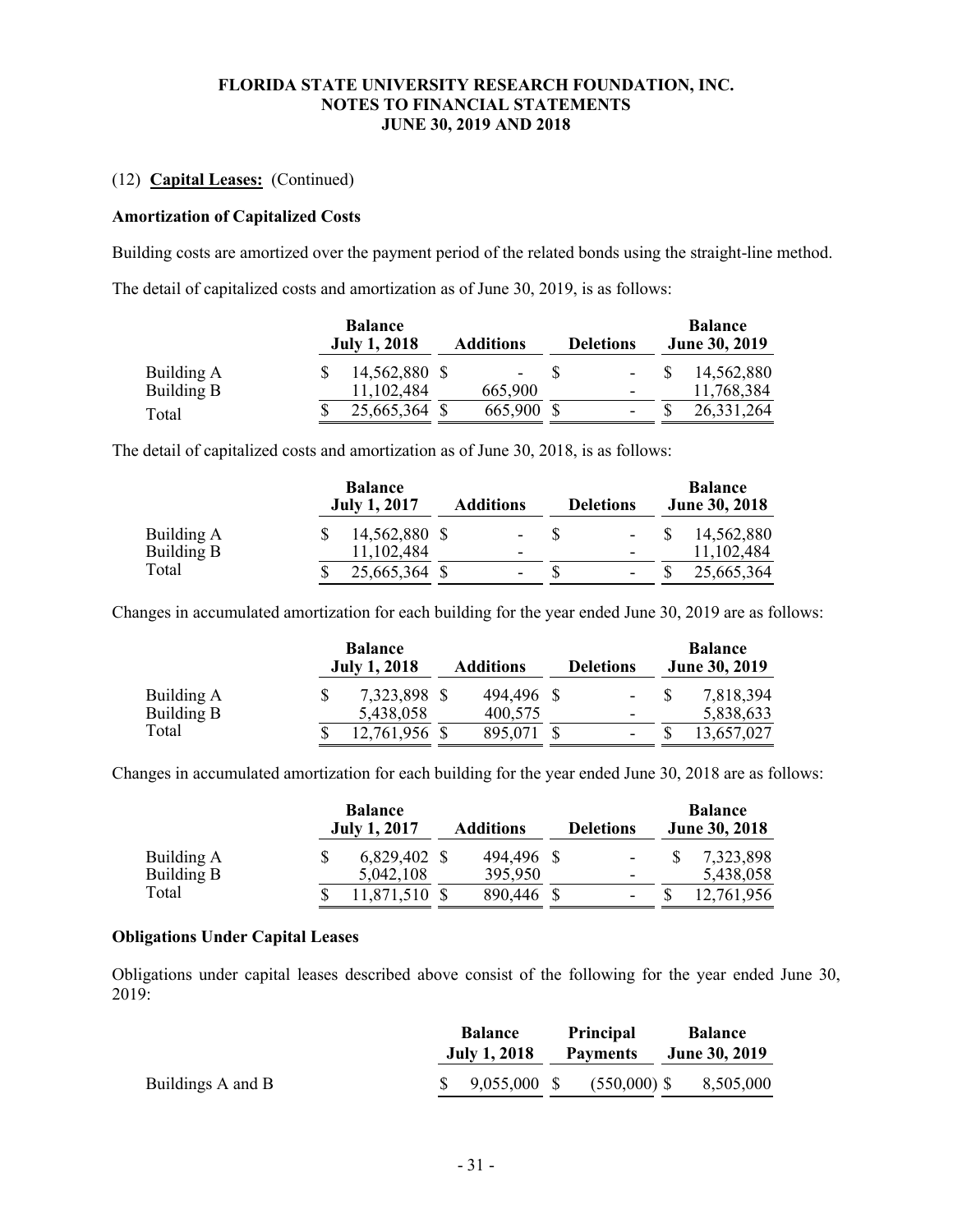# (12) **Capital Leases:** (Continued)

Obligations under capital leases described above consist of the following for the year ended June 30, 2018:

|                   | <b>Balance</b><br><b>July 1, 2017</b> | <b>Principal</b><br><b>Payments</b> | <b>Balance</b><br><b>June 30, 2018</b> |
|-------------------|---------------------------------------|-------------------------------------|----------------------------------------|
| Buildings A and B | $\frac{\$}{\$}$ 9.585,000 \mot        | $(530,000)$ \$                      | 9,055,000                              |

The following is a schedule by years of future minimum lease payments under capital leases:

| <b>Year Ending</b><br><b>June 30,</b> | <b>Buildings</b><br>A and B | Interest      |   | Principal |
|---------------------------------------|-----------------------------|---------------|---|-----------|
| 2020                                  | \$<br>875,300               | \$<br>300,300 | S | 575,000   |
| 2021                                  | 872,300                     | 277,300       |   | 595,000   |
| 2022                                  | 873,500                     | 253,500       |   | 620,000   |
| 2023                                  | 868,700                     | 228,700       |   | 640,000   |
| 2024                                  | 873,100                     | 203,100       |   | 670,000   |
| 2025-2029                             | 4,355,650                   | 615,650       |   | 3,740,000 |
| 2030-2031                             | 1,740,300                   | 75,300        |   | 1,665,000 |
| Total                                 | \$<br>10,458,850 \$         | 1,953,850     |   | 8,505,000 |

## **Property Leased to Others**

During the years ended June 30, 2019 and 2018, the Research Foundation recognized rental income from the properties described in Notes 10 through 12 in the amounts of \$2,729,951 and \$3,363,147, respectively. As of June 30, 2019 and June 30, 2018, the tenants occupied approximately 94% and 98% of the available rental space, respectively.

The following is a schedule of future rentals under non-cancellable leases as of June 30, 2019. Leases have an annual non-cancellable term and are renewed annually unless tenant notifies the Research Foundation in advance of the renewal date. The amounts reflected below may differ from actual future rental income due to new leases entered into, the expiration of existing leases, or the recognition of rental income resulting from escalators, if any:

| <b>Year Ending</b><br><b>June 30,</b> |   | <b>Rental Income</b> |  |  |
|---------------------------------------|---|----------------------|--|--|
| 2020                                  | S | 3,156,317            |  |  |
| 2021                                  |   | 3,178,403            |  |  |
| 2022                                  |   | 3,148,604            |  |  |
| 2023                                  |   | 342,816              |  |  |
| 2024                                  |   | 106,041              |  |  |
| Total                                 |   | 9,932,181            |  |  |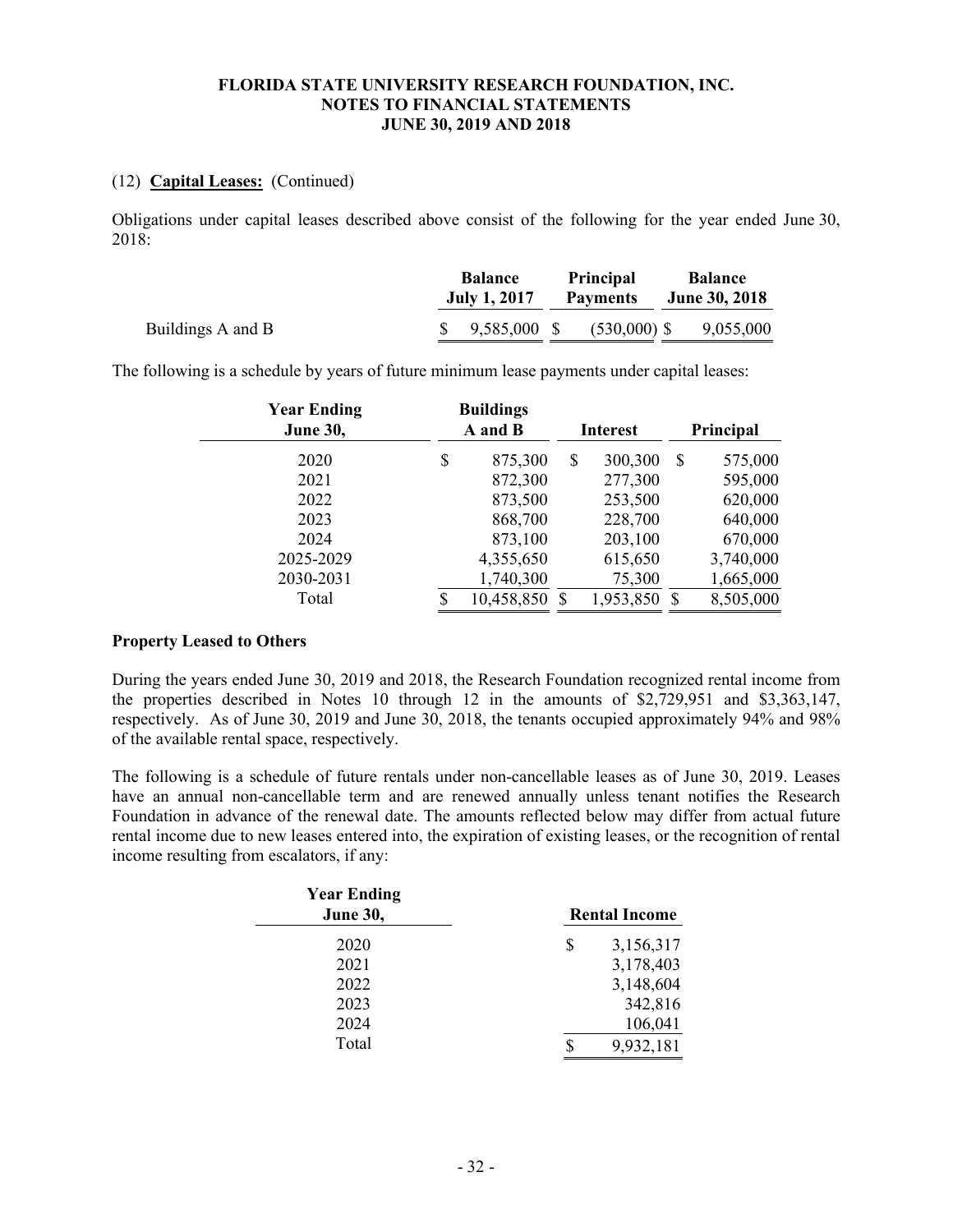# (13) **Gift Annuity Program:**

In July of 2002, the Research Foundation accepted a donation of land with an appraised value at the time of donation of \$785,000. As a condition of the donation, the Research Foundation entered into a charitable gift annuity agreement with the donor. Required payments under the annuity agreement are \$67,510 per year, payable in equal quarterly payments beginning September 30, 2002. At June 30, 2019 and 2018, the annuity payable is recorded at its present value of \$192,686 and \$223,100, respectively. A discount rate of 3.1% is used. The annuity obligation is adjusted at the end of each year based on life expectancy tables.

Florida Statutes require that qualified organizations that enter into annuity agreements with a donor must maintain admitted assets at least equal to the sum of the reserves on its outstanding annuity agreements. In addition, the organization must maintain a surplus of 25% of such reserves. To comply with these Statutes, it is management's intention to maintain assets equal to the required reserve until the annuity obligation is satisfied.

# (14) **Designated Unrestricted Net Position:**

Designated unrestricted net position balances are reserved by the Board for special use. The Board may rescind its action at any time. Since these designations are not the result of donor-imposed or contractual restrictions, they are reflected as a component of unrestricted net position in the Statement of Net Position. The Research Foundation's Board had designated portions of the unrestricted net position for the following purposes:

| As of June 30                                            | 2019            |    | 2018          |
|----------------------------------------------------------|-----------------|----|---------------|
| <b>Designated</b>                                        |                 |    |               |
| Building Maintenance & Equipment Reserve                 | \$<br>2,254,002 | -S | 3,433,516     |
| Building Vacancy & Renovation Reserve                    | 1,789,168       |    | 1,871,431     |
| <b>Building Debt Guaranty Reserve</b>                    | 821,413         |    | 776,413       |
| Inter-disciplinary Research & Commercialization Building | 509,903         |    | 508,498       |
| <b>Research Enhancement</b>                              | 2,539,392       |    | 5,843,392     |
| <b>GAP</b> Program                                       | 319,681         |    | 187,924       |
| <b>Total Designated</b>                                  | 8,233,559       |    | 12,621,174    |
| <b>Total Non-Designated</b>                              | 132,265,840     |    | 122,413,653   |
| <b>Total Unrestricted Net Position</b>                   | 140,499,399     |    | \$135,034,827 |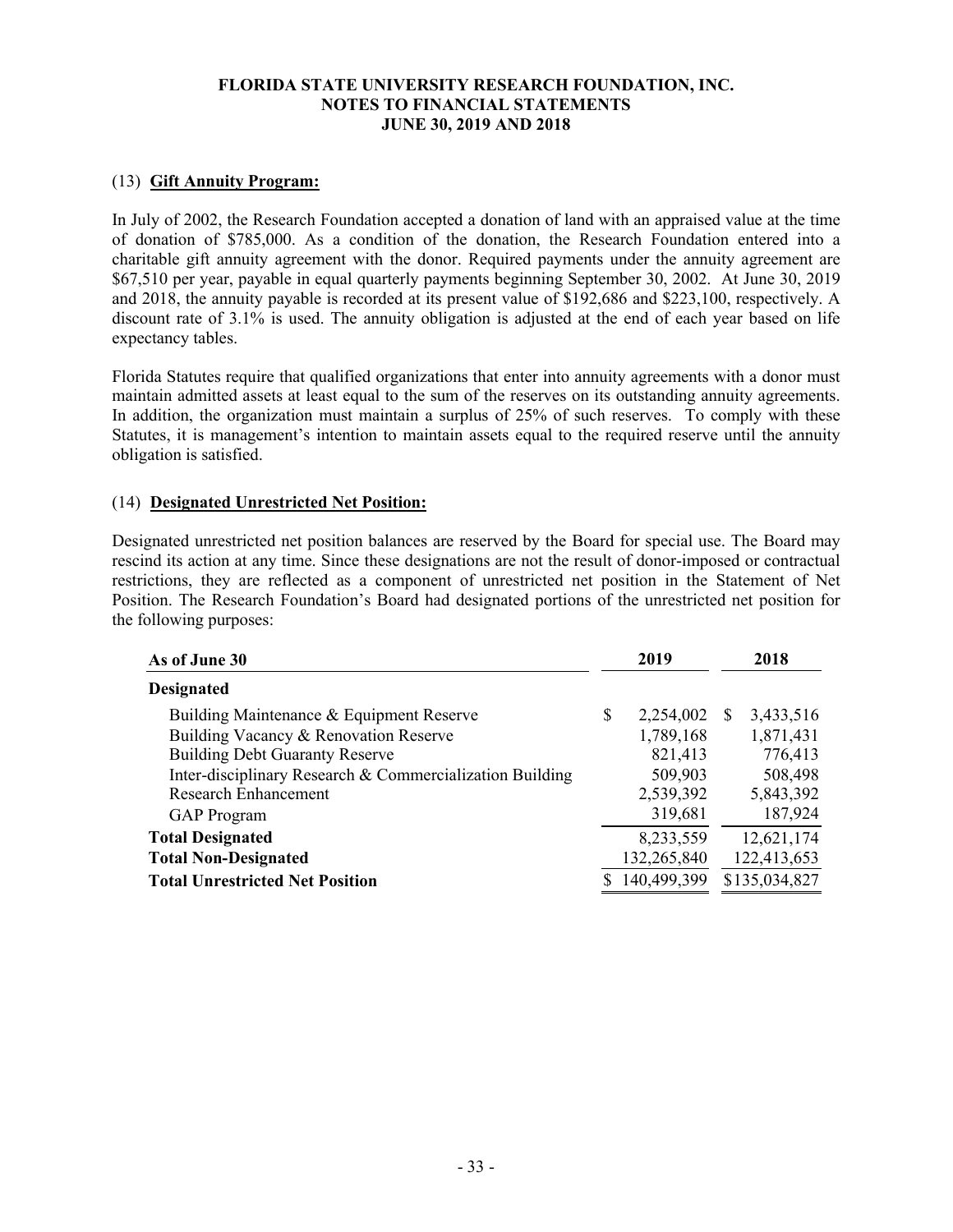

## **INDEPENDENT AUDITORS' REPORT ON INTERNAL CONTROL OVER FINANCIAL REPORTING AND ON COMPLIANCE AND OTHER MATTERS BASED ON AN AUDIT OF FINANCIAL STATEMENTS PERFORMED IN ACCORDANCE WITH** *GOVERNMENT AUDITING STANDARDS*

The Board of Directors Florida State University Research Foundation, Inc. Tallahassee, Florida:

We have audited, in accordance with the auditing standards generally accepted in the United States of America and standards applicable to financial audits contained in *Government Auditing Standards* issued by the Comptroller General of the United States, the financial statements of the business-type activities of the Florida State University Research Foundation, Inc. (the Research Foundation), as of and for the year ended June 30, 2019, and the related notes to the financial statements, which collectively comprise the Research Foundation's basic financial statements, and have issued our report thereon dated September 19, 2019.

#### *Internal Control Over Financial Reporting*

In planning and performing our audit of the financial statements, we considered the Research Foundation's internal control over financial reporting (internal control) to determine the audit procedures that are appropriate in the circumstances for the purpose of expressing our opinion on the financial statements, but not for the purpose of expressing an opinion on the effectiveness of the Research Foundation's internal control over financial reporting. Accordingly, we do not express an opinion on the effectiveness of the Research Foundation's internal control.

A *deficiency in internal control* exists when the design or operation of a control does not allow management or employees in the normal course of performing their assigned functions, to prevent, or detect and correct misstatements on a timely basis. A *material weakness* is a deficiency, or a combination of deficiencies, in internal control, such that there is a reasonable possibility that a material misstatement of the entity's financial statements will not be prevented, or detected and corrected on a timely basis. A *significant deficiency* is a deficiency, or a combination of deficiencies, in internal control that is less severe than a material weakness, yet important enough to merit attention by those charged with governance.

Our consideration of internal control over financial reporting was for the limited purpose described in the first paragraph of this section and was not designed to identify all deficiencies in internal control over financial reporting that might be material weaknesses or significant deficiencies. Given these limitations, during our audit we did not identify any deficiencies in internal control over financial reporting that we consider to be material weaknesses. However, material weaknesses may exist that have not been identified.

- 34 -

121 Executive Circle 133 East Indiana Avenue Daytona Beach, FL 32114-1180 DeLand, FL 32724-4329 Telephone: 386-257-4100 Telephone: 386-738-3300

5931 NW 1st Place Gainesville, FL 32607-2063 Telephone: 352-378-1331

2477 Tim Gamble Place, Suite 200 Tallahassee, FL 32308-4386 Telephone: 850-386-6184

Website: www.jmco.com | Email: info@jmco.com | Member of AGN International with offices in principal cities worldwide